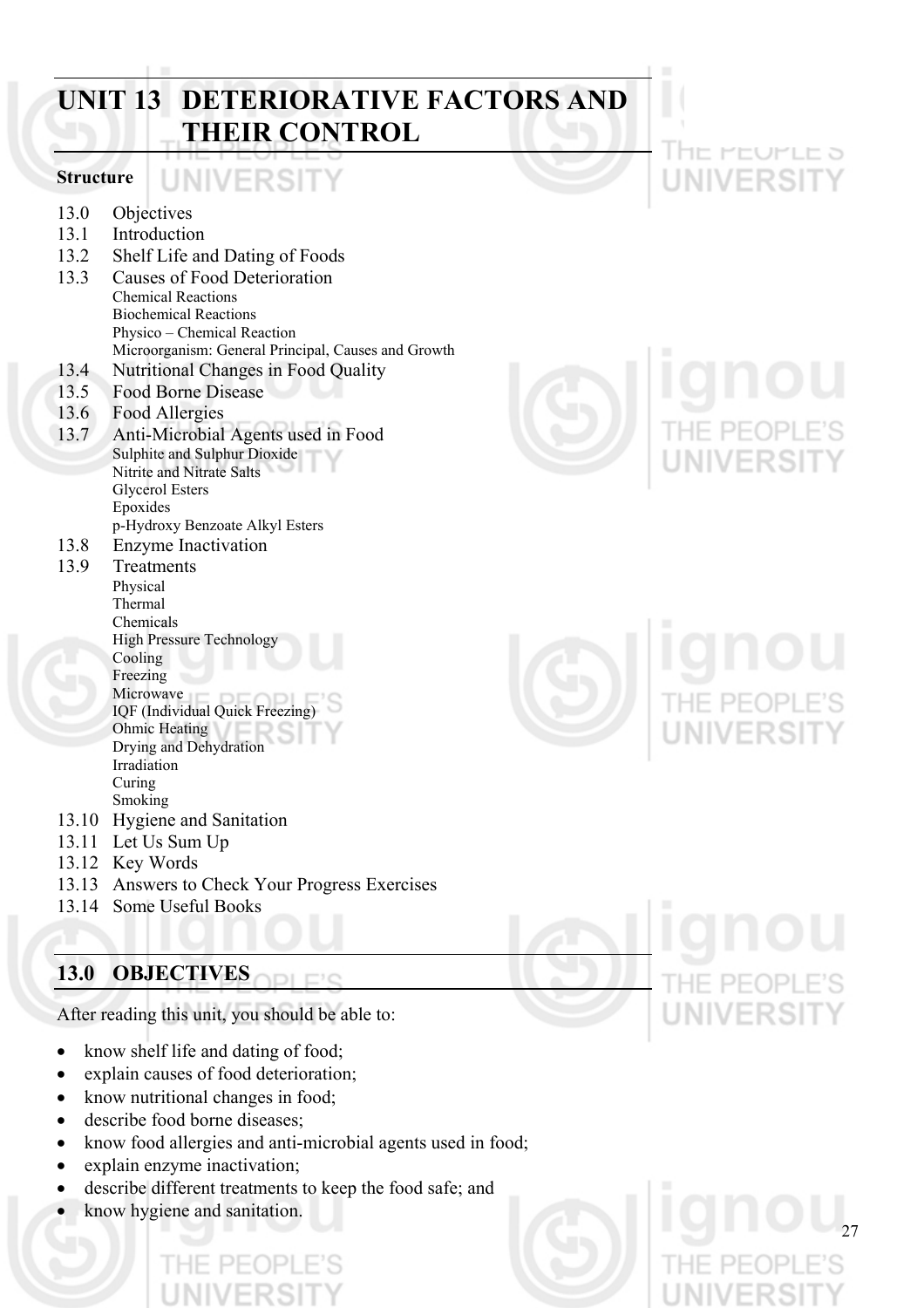## Quality Aspects **13.1 INTRODUCTION**

Deterioration of food can be defined as any decay due to physical or chemical means or undesirable decomposition of constituents by excessive growth of microorganism. Food deterioration is manifested by the reduction in aroma, flavour, textural and nutritional values of foods. In extreme cases, the foods become totally unpalatable and is unfit for human consumption. Some microorganisms are also known to release toxins that may cause damage to health.

#### **13.2 SHELF LIFE AND DATING OF FOODS**

All foods have a time of the usefulness i.e. a time limit during which they can be consumed. Shelf life is the time required for a food product to reach to an unacceptable quality. The length of the shelf life of foods will depend on the type of food, processing method, packaging, and storage conditions. It is a practice to add some form of dating system to retail packages of foods so that consumers may have some indication of the shelf life or freshness of the products they buy. Food manufacturers put code dated on their products. The dates of manufacture ("pack date"). The date the product was displayed ("display date"), the date by which the product should be sold ("sell by date"), the last date of maximal quality ("best used by date"), and the date beyond which the product is no longer acceptable ("use by date" or expiry date").

 One recent system for monitoring shelf life uses labels or tags on foods that respond to a combination of time and temperature to which the product has been exposed. These are called "time-temperature" indicators and are based on the principle that both time and temperature are important in the spoilage of

## **13.3 CAUSES OF FOOD DETERIORATION**

The major factors affecting food deterioration are: (1) growth and activities of microorganisms, principally bacteria, yeast, and moulds; (2) activities of food enzymes and other chemical reactions within food itself; (3) infestation by insects, parasites, and rodents; (4) inappropriate temperatures; (5) gain or loss of moisture; (6) oxygen (7) light (8) physical stress and (9) time.

These factors can be divided into biological, chemical and physical factors and often they do not operate in isolation. Bacteria, insects, and light, for example, can all be operating simultaneously to spoil food in the field or in a warehouse. Similarly, heat, moisture, and air simultaneously affect the multiplication and activities of bacteria and chemical activities of food enzymes. At any time, many forms of deterioration may take place, depending on the food and environmental conditions. The major types of spoilage of foods are microbiological, biochemical, physical and chemical.

#### **13.3.1 Chemical Reactions**

Chemical reactions take place in the presence of atmospheric oxygen and sunlight. Two major chemical changes, which occur during the processing, and storage of fruits and vegetables are lipid oxidation and non-enzymatic browning which deteriorate sensory quality, colour and flavour.





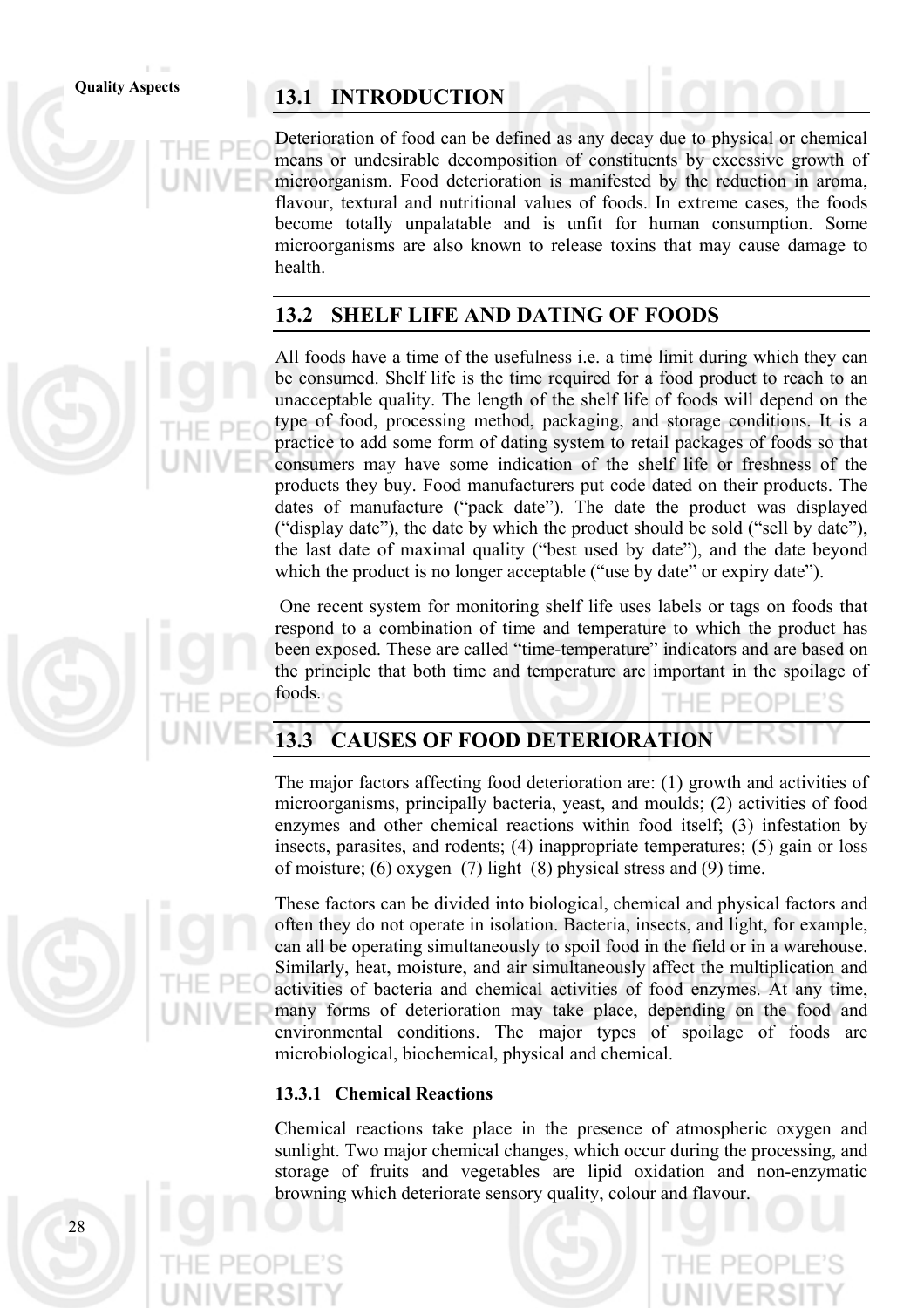Lipid oxidation is influenced by light, local oxygen concentration, high **Deteriorative Factors** temperature and the presence of iron and copper, and water activity. Control of these factors can significantly reduce the extent of lipid oxidation or rancidity in foods. THE PEOPLE

Non-enzymatic browning is one of the major causes of deterioration which takes place during frying, cooking, storage of dried and concentrated foods through Maillard reaction between reducing sugars and amino acids present in the foods and formed black brown insoluble pigments.

#### **13.3.2 Biochemical Reactions**

Different biochemical reactions in foods and plants tissues are catalysed by enzymes. They are responsible for certain undesirable or desirable changes in fruits, vegetables and other foods. Examples involving endogenous enzymes include: (a) the post-harvest senescence and spoilage of fruit and vegetables; (b) oxidation of phenols in plant tissues by phenolases leading to enzymic browning; (c) sugar – starch conversion in plant tissues by amylases; (d) postharvest demethylation of pectic substances in plant tissues (leading to softening of plant tissues during ripening, and firming of plant tissues during processing).

Factors responsible for controlling enzymatic activities are: temperature, water activity, pH, chemicals which can inhibit or enhance enzyme activity.

Enzymatic spoilage is the greatest cause of food deterioration. If enzymatic reactions are uncontrolled, the off-odours, and off-colours may develop in foods. In fruit and vegetables, enzyme-induced oxidative breakdown of unsaturated fatty acids occurs extensively which, give characteristic aromas during ripening of fruits. Enzymatic browning take place in apples and potatoes during cutting and peeling and exposed to air, due to the oxidation of phenols by peroxidase and polyphenoloxidase.

Certain changes are produced by enzymes of foods and micro-organisms that contaminate the food. Ripening of banana is due to the enzymes present but after some time the fruit becomes too soft by microorganism enzymes and become unfit to eat. Enzymes convert starch into sugars, proteins into amino acids, and pectin into pectic acids and this change the constituents of food. Enzymes can act between  $0^0$  and  $60^0$ C but  $37^0$ C is optimum temperature. All enzymes are inactivated at  $80^{\circ}$ C.

#### **13.3.3 Physico – Chemical Reaction**

Physico-chemical reactions are caused by freezing, burning, drying and bruising of fruits and vegetables during storage, handling and transportation, which result in food deteriorations.

Food processing or storage causes some deterioration in colour of fruits and vegetables due to the degradation of the chlorophyll resulting dull olive-brown colour. Dehydrated green peas and beans packed in glass containers undergo photo-oxidation and loss of desirable colour.

In addition to chlorophyll, anthocyanins and carotenoids also give colour to fresh and processed foods. Anthocyanins form complexes with metals which results in change in the colour of the pigment. Red sour cherries react with tin

## **Deteriorative Factors**



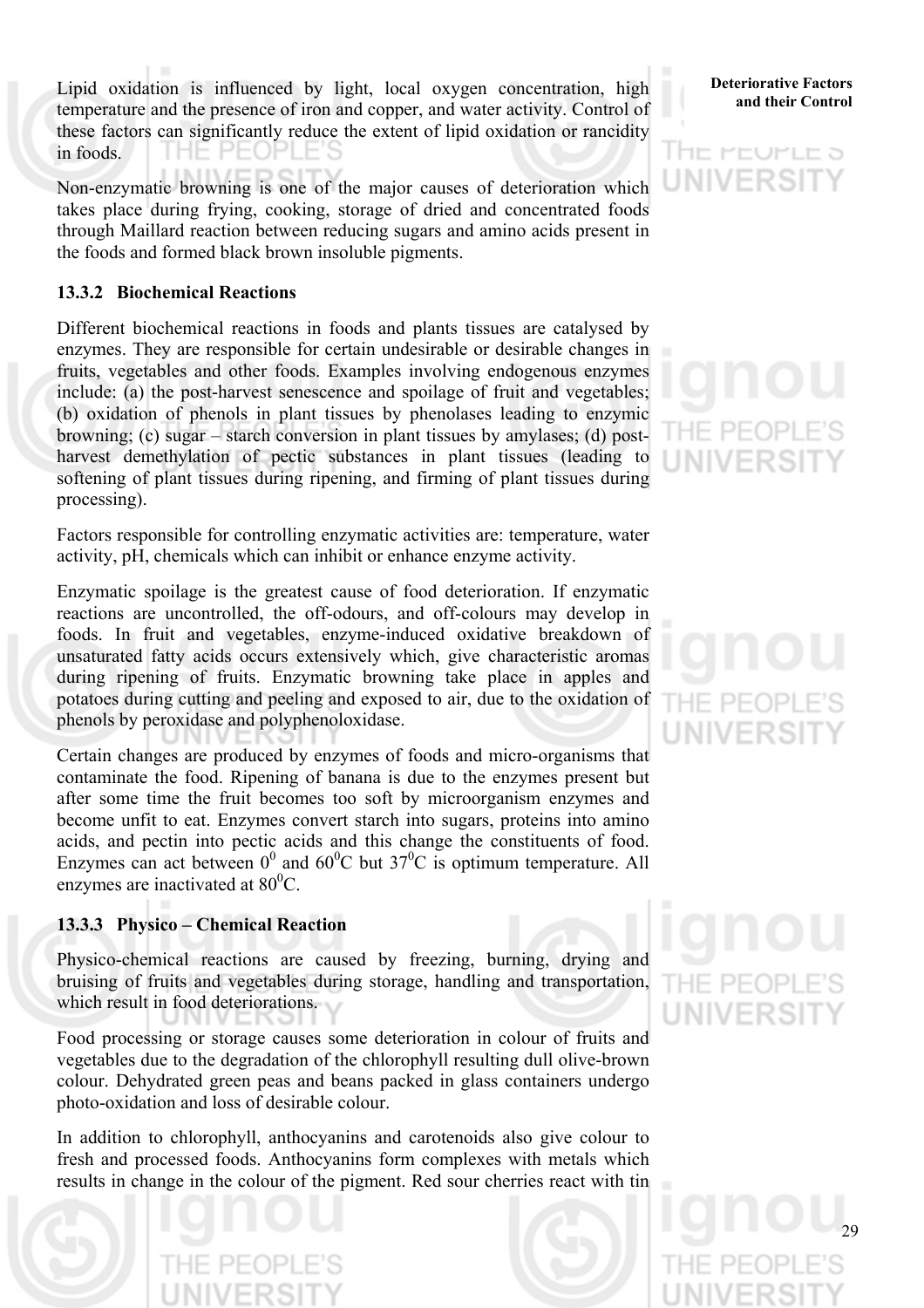**Quality Aspects** and form undesirable purple complex. Carotenoid degradation occurs in foods by oxidation in the presence oxygen, light and heat.

> One major undesirable physical change in dried food powders is the absorption of moisture, which results in caking. In general, moisture absorption is associated with increased cohesiveness. Caking does not occur at water activities of less than about 0.4 at ambient temperature.

#### **13.3.4 Microorganism: General Principles, Causes and Growth**

Most significant deteriorative changes occur in foods due to microorganisms present in air, soil, water, on fruits, vegetables and foods. They are so small that they can only be seen through microscope. There are three types of microorganisms which cause spoilage: (1) Bacteria, (2) Yeasts (3) Moulds.

#### **Bacteria**

Bacteria are minute unicellular microorganisms. The growth of bacteria depends upon food , temperature, pH, moisture and oxygen. Bacteria are much more difficult to kill and are the most common causes of food spoilage. They are present in active form (vegetative stage) or resting form (spore stage). In vegetative stage, bacteria are destroyed at boiling temperature but spores require application of heat  $(100^{\circ}$ C) for a long time (six hours) or 30 min at 121<sup>o</sup>C under 10 lbs pressure.

All forms of bacteria are sensitive to acids and can be killed easily in acidic pH at a temperature of boiling water. So foods with high acid content (all fruits, tomatoes, pickles etc.) are processed at  $100^{\circ}$ C whereas low acid foods such as corn, peas, beans and all vegetables except tomatoes have to be processed at higher temperature (116 $\degree$ C) in a steam pressure to kill bacteria. The temperature maintained and the length of time, the food is held vary with kind of foods. Moist heat resistant bacteria are present in the soil, hence, preparation and processing of root vegetables require special care. *Clostridium botulinum*  causes spoilage in canned foods.

Bacteria enter through stomata and lenticels. The most common bacteria causing significant reductions in shelf life of fruits and vegetables is the soft rotting species of the genus *Erwinia*. Under suitable conditions they produce large quantities of extracellular enzymes which rapidly macerate the tissue which gives unpleasant off-odours

Most of the pathogens of fruits and vegetables will grow between 6 and  $35^{\circ}$ C. Some  $(B. *cinerea*)$  will survive and even grow at low temperatures,  $1^{\circ}C$ , on agricultural produce, whereas *Botryodiplodia theobromae* or *Aspergillus niger* cause losses in warm regions. PFOPLE'S

Each kind of bacteria has a definite range of food requirements. Level of moisture in food is important in preventing or allowing the bacterial growth in the food. Bacteria require more moisture than yeasts or moulds. Each bacteria has an optimal temperature at which it grows best. Temperature below and above the optimum adversely affects the growth of bacteria. pH determines the kind of bacteria that well grow on the food. Most bacteria grow best at neutral, pH, however, some bacteria also grow in acid or alkaline media.





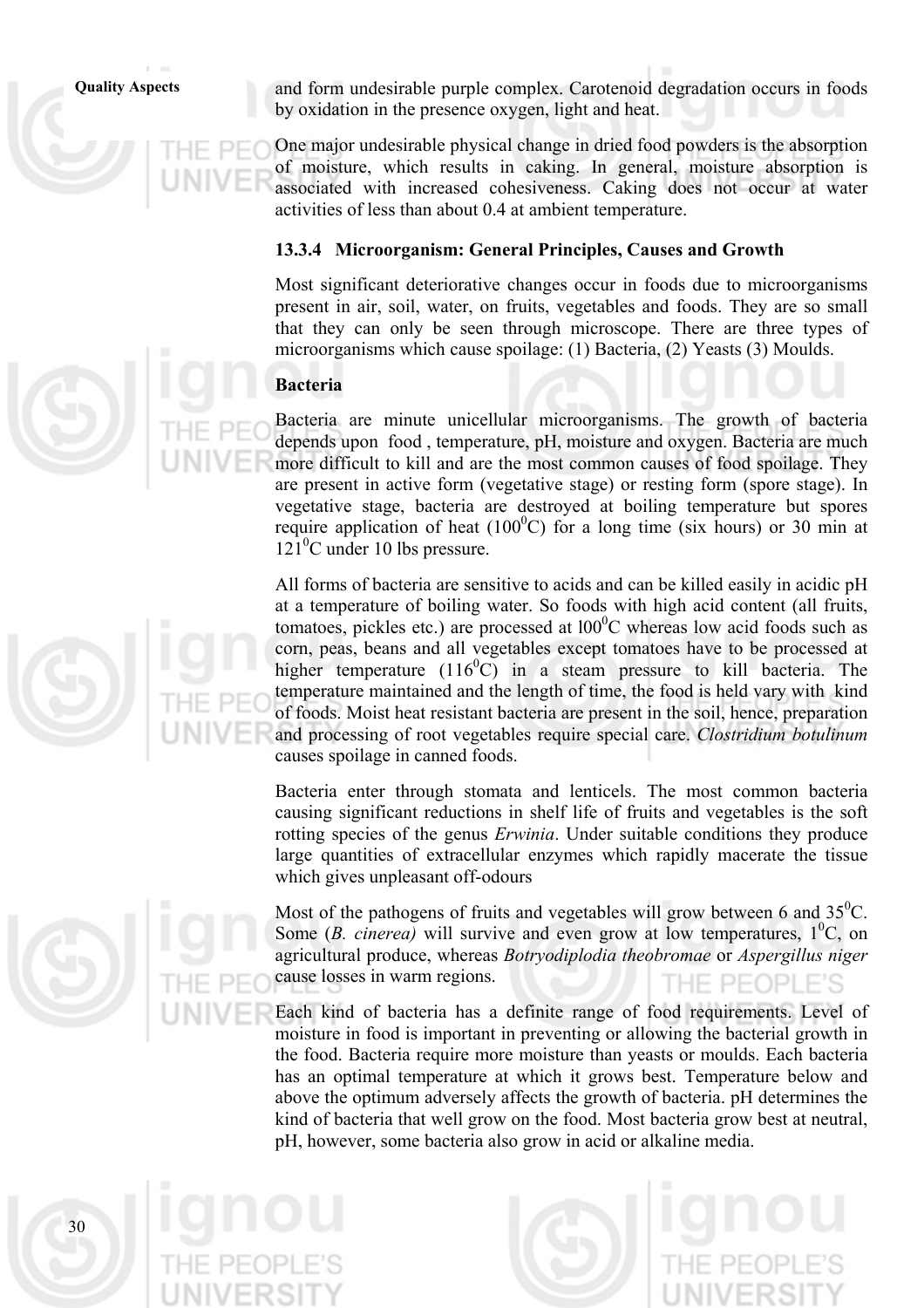On the basis of respiration bacteria are classified as:<br>and their Control

- 
- **Aerobic** : They require free oxygen for growth.
	- **Anaerobic**  $\blacksquare$  :  $\blacksquare$  Do not require free oxygen for growth.
	- **Facultative :** Grow either with or without free oxygen.

#### **Yeasts**

Fungi usually known as yeast are microscopic unicellular organisms, which are non-motile round or oval. Yeasts reproduce or multiply by a process of "budding". The bud when fully mature, breaks away from the mother cell and becomes independent and repeats the process of multiplication. Yeasts require less moisture and acidic pH to grow and do not grow in alkaline medium. Yeasts grow under moderate temperature (25-30 C) in solution containing sugar. Most of the yeasts usually do not grow in media containing more than 65% of sugar or 0.5% acetic acid. Heating at 60  $^{\circ}$ C for a few minutes is sufficient to destroy most species of yeasts. Boiling destroys yeast cells and spores effectively. Some yeast grow well in light sugar solution and acidic medium. Some yeasts are very useful in making bread, beer, wine, vinegar and many other fermented products. Yeasts are responsible for fermentation of fruits and fruit products. Yeasts are undesirable when they grow on fruits, juices, squashes, *sharbat*, honey etc. They spoil the appearance, taste, texture and wholesomeness of fruits and fruit products. During active fermentation, yeast can be recognized by formation of bubbles or foam on the surface of the product. Some of yeasts which grow on fruits are *Saccharomyces, Candida,*  etc.

#### **Moulds**

Moulds are larger and more complex in structure than bacteria or yeast. Moulds are made up of mycelium and spores. They grow in a network of hair like fibres called mycelia and send up fruiting bodies that yield spores. A piece of orange left for a time becomes covered with a whitish or grayish cottony matter

They thrive best in closed, damp and dark situation and require adequate supply of warmth, moisture and air for growth. They are aerobic in nature and require less available moisture and can grow well at 25-30 C. Moulds prefer sugar containing substances like jam, jelly, preserves and other sweet based products. They can grow at wide range of pH (2 to 8.5) but majority grow well at acidic pH. Therefore, they grow nicely on pickles, juices etc. They can grow on many kind of foods especially when temperature, air and humidity are favourable. Their growth can be seen only on the surface of food. They not only consume nutrients present in food thereby lowering the food value but also produce odd by-products, which spoil the flavour, taste and texture of food hence change the quality contents of the entire products.

Majority of moulds are sensitive to heat and are destroyed at 60 C when heated for 30 minutes. Boiling quickly destroys both moulds and their spores. Some of common moulds are *Aspergillus Penicillium*, *Rhizopus* and *Heliminthosporium*.

#### **Insect and Pests, Rodents**

The main categories of foods subjects to insects and pest attack are fruits, vegetables, grains and their processed products, and dried fruits. The presence

## **Deteriorative Factors**

## THE PEUPLE 5 UNIVERSI

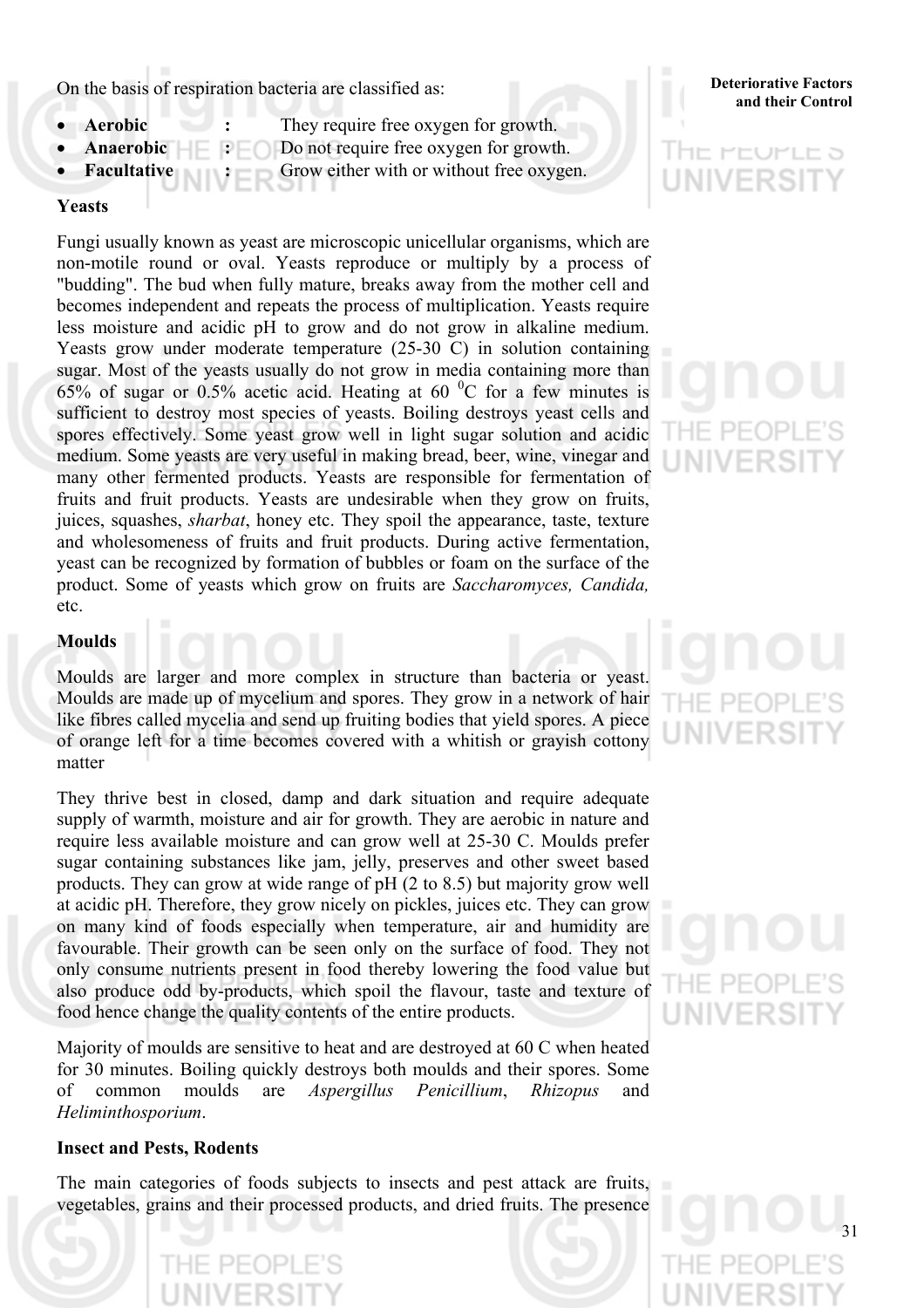**Quality Aspects** of insects and pests and their excreta in foods may render products consumable loss, in nutritional quality, production of off-flavours and acceleration of decay processes due to creation of higher temperatures and moisture levels and release of enzymes. The products of insect and pests activities such as webbing, clumped-together food particles and holes can also reduce the food values.

> Warm humid environment promote insect growth, although most insects will not breed if the temperature exceeds about 35  $C^0$  or falls below 10  $C^0$ . Many insects cannot reproduce satisfactorily unless the moisture content of their food is greater than 11%.

> Rats and mice carry disease-producing organisms on their feet and/or in their feces and are known to harbour *Salmonella* associated with food-borne disease in humans. Rodents contaminate the food through defecation, urination or when walk over food or food contact surfaces. These animals also destroy intensively human's foods. Rats and mice gnaw to reach sources of food and drink and to keep their teeth short. Their incisor teeth are so strong that rats have been known to gnaw through lead pipes and unhardened concrete, as well as sacks, wood and flexible packaging materials.

## **13.4 NUTRITIONAL CHANGES IN FOOD QUALITY**

The four major factors, which bring nutritional changes in food quality, are light, oxygen, temperature and water activity. However, because of the diverse nature of the various nutrients as well as the chemical heterogeneity within each class of compounds and the complex interactions of the above variables, generalizations about nutrient degradation can not be made.

The major nutritional changes which occurred in foods are due to microbiological, enzymatic and chemical reactions.

### **Microbiological**

- Growth or presence of toxicogenic and/or infective microorganisms.
- Growth of spoilage microorganism.

#### **Enzymatic**

- Hydrolytic reactions catalyzed by lipases, proteases, etc.
- Lipoxygenase activity.
- Enzymatic browning.

#### **Chemical**

Oxidative rancidity.

- Oxidative and reductive discolouration.
- Non-enzymatic browning.
- Nutrient losses.

#### **Physical**

- Mass transfer, movement of low molecular weight components.
- Loss of crisp texture.
- Loss of flavours.
- Freeze-induced damaged.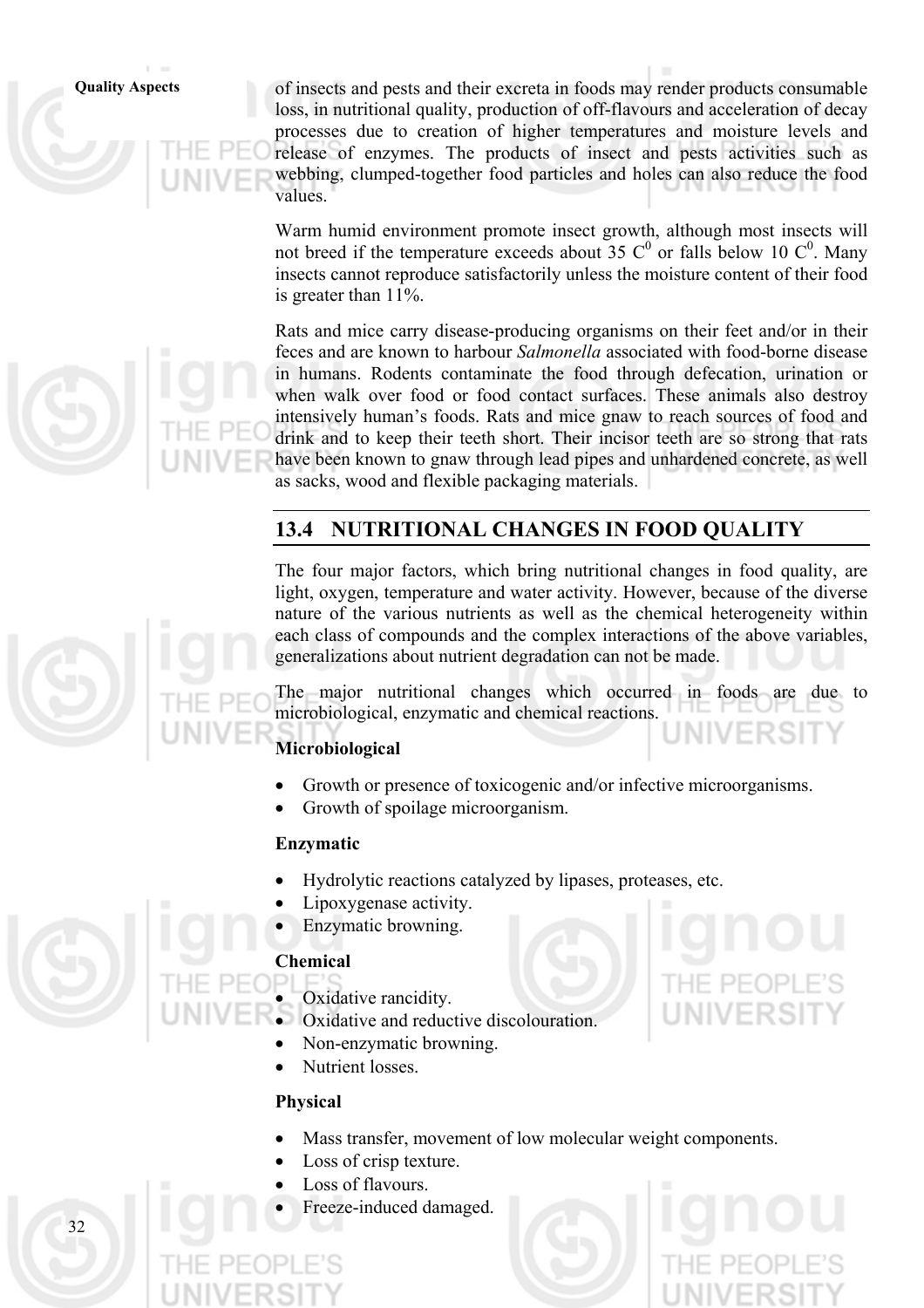One of the principal responsibilities of the food scientist is to preserve **Deteriorative Factors** nutrients through all phases of food acquisition, processing, storage, and preparation. The key to doing this is a knowledge of the stability of nutrients under different conditions. Vitamin A is highly sensitive (i.e., unstable) to acid, air, light, and heat; on the other hand, vitamin C is stable in acid but is sensitive to alkalinity, air, light, and heat. Because of the instability of nutrients under various conditions and their water solubility, cooking losses of some essential nutrients may be greater than 75%. In modern food processing operations, however, losses seldom exceed 25%.

#### **13.5 FOOD-BORNE DISEASE**

Food-borne diseases cause food deterioration that may or may not alter a food's organoleptic properties but cause illness and disease to human beings after consumption. Food-borne diseases are classified as food infections or food intoxications. Food infections involve microorganisms present in the food at the time of consumption which then grow in the host and cause illness and disease. Food intoxications involve toxic substances produced in foods by microorganisms prior to consumption and cause disease upon ingestion. The toxin producer microorganisms need not to grow in the host to produce a disease or even be present in the food.

*Staphylococcus aureus* and *Clostridium botulinum* produce bacterial food poisoning by intoxication through the production of specific bacterial toxins. The toxin produced by *C. botulinum* is one of the most potent toxic substances known. Many bacteria can transmit food-borne infections capable of causing human disease. These include *Clostridium perfringens*, numerous members of the genus *Salmonella*, *Shigella dysenteriae, Vibrio parahaemolyticus, Streptococcus pyogens, Bacillus cereus, Campylobacter jejuni,* and other. A number of viral infection may also be contracted by man through contaminated food that has not been adequately processed or handled, including infectious hepatitis, poliomyelitis, and various respiratory and intestinal disorders. Over the last decade or so, several bacteria that had not been thought to be transmitted by food and cause human disease have found to do just that. Chief among these "newer" pathogens are *Aeromonas hydrophila*, *Yersinia enterocolitica*, *Listeria monocytogenes*, *Vibrio parahaemolyticus* and a particular type of *Escherichia coli* called 0157: H7 of particular importance is the recent discovery that some food-borne pathogenic bacteria can multiply at temperatures as low as  $3.3^{\circ}$ C. This means that temperatures, which have been considered good for refrigerated storage, may not always keep food becoming a hazard.

Certain moulds produce mycotoxins, the best known being the aflatoxins by *Aspergillus flavus.* Aflatoxins are toxic to man and domestic animals. However, their carcinogenic properties are cause for much concern since aflatoxins can be produced in a wide range of cereals, legumes, nuts, and other products allowed to become mouldy. When such products occur in feeds, aflatoxins may subsequently be detected in the milk products of animals consuming the feed that is ultimately consumed by humans.

#### **13.6 FOOD ALLERGIES**

Food allergy may be defined as normal tissue reaction that may occur in some individuals after consuming a particular food or group of foods. Food allergens

## **Deteriorative Factors**

IE PEUPLE 5 FRS

1F PF(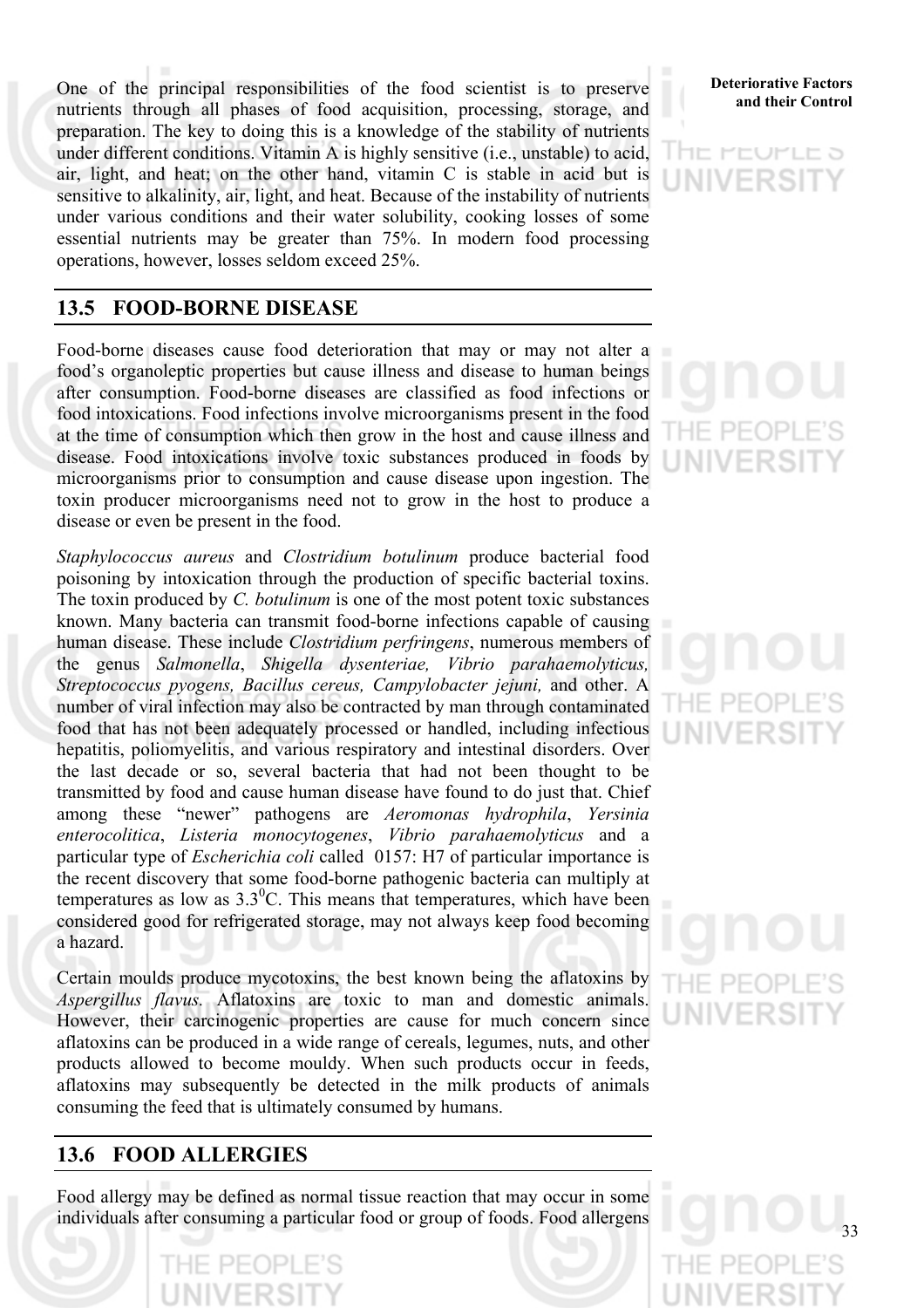**Quality Aspects** consists mostly of proteins, though some other chemical compounds present in foods may also produce allergic reaction.

> Since the allergen is carried through all parts of the body, the allergies manifestations are many and varied. The skin and mucous membranes are particularly sensitive to the allergen. The sign and symptoms of allergy may include (i) Skin lesions, rash and eczema; (ii) Nausea, vomiting, diarrhoea and colitis; (iii) Headache, cold and asthma, and (iv) Redness, swelling, burning and itching of the eyes and irritation of the nasal mucous membrane. The allergy associated with consumption of orange and tomato juices is apparently due to traces of proteins present in the juice or to the peel oil.

> The allergies are treated by drugs and also different types of diets are used in treatment of allergy (i) Synthetic diets, (ii) Elimination diets, and (iii) Restricted diets. Desensitization of the subject to the allergic food may also be carried out. Currently the only way to treat food allergies is to avoid the food that triggers allergic reactions.

> ……………………………………………………………………………….

……………………………………………………………………………….

……………………………………………………………………………….

……………………………………………………………………………….

……………………………………………………………………………….

……………………………………………………………………………….

……………………………………………………………………………….

**Check Your Progress Exercise 1** 

- **Note:** a) Use the space below for your answer. b) Compare your answers with those given at the end of the unit.
- 1. What is shelf-life and dating of foods?



2. Name the major causes of deterioration.



What are nutritional changes in the food quality?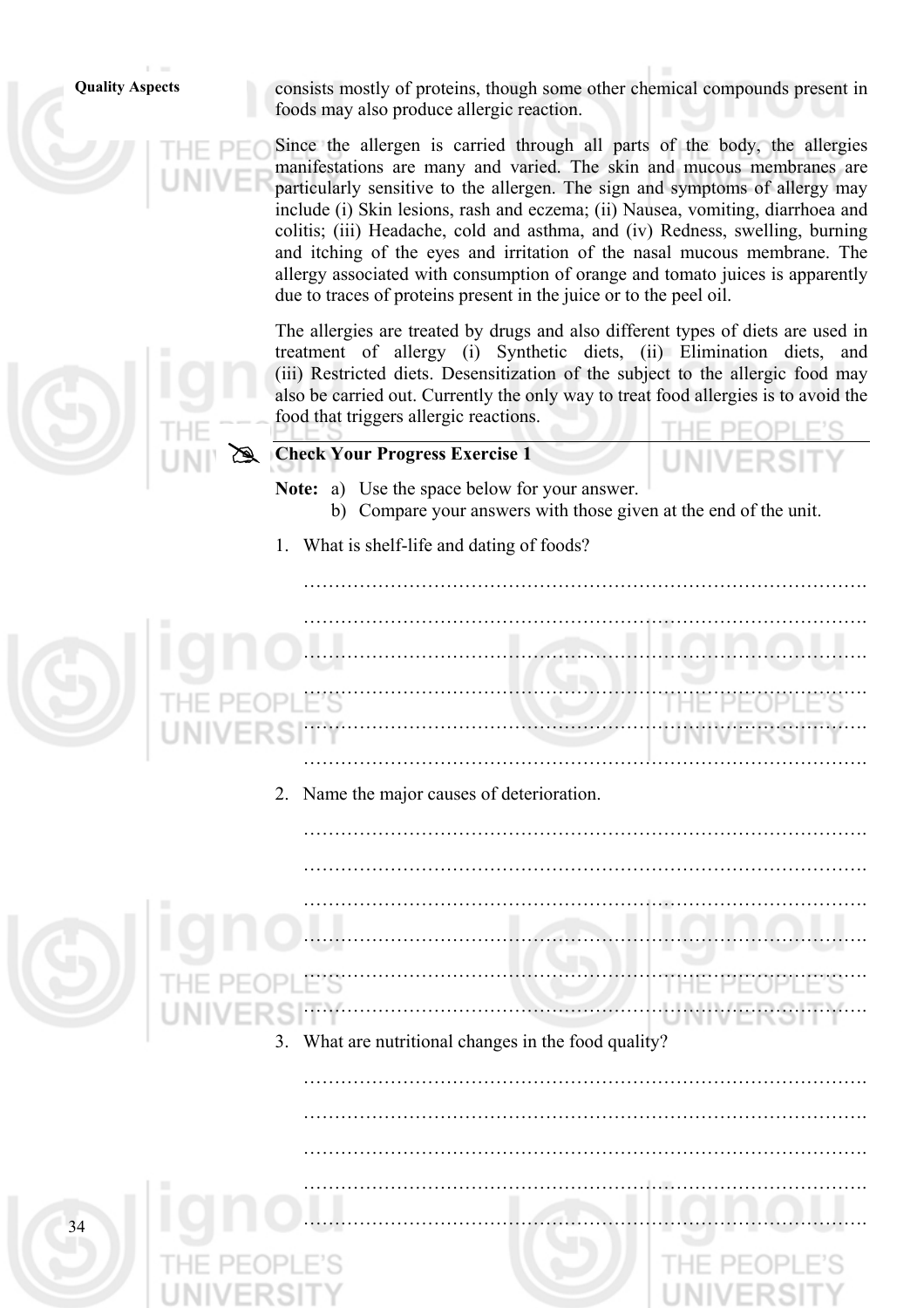**4.** Name the bacterial causal organism of food- borne infections. **Deteriorative Factors** and their Control

……………………………………………………………………………….

……………………………………………………………………………….

……………………………………………………………………………….

……………………………………………………………………………….

## **Deteriorative Factors**



5. Food allergies consist of what bio molecules?



## **13.7 ANTI-MICROBIAL AGENTS USED IN FOOD**

Anti-microbial agents are the chemicals which inhibit the growth  $\&$ development of bacteria, moulds and yeasts. They are weak acids work in the un-ionized form. They are not effective above their pKa values.

The use of anti-microbial agents depend on; **a**nti-microbial activity, pH of the food product, food composition, processing, and storage conditions, solubility, flavor, cost, marketing impact. The details of the most commonly used antimicrobial agents in food preservations are as follow:

#### **13.7.1 Sulphite and Sulphur Dioxide**

Sulphur dioxide and its derivatives have been extensively used in foods as a food preservative and anti-microbial agents. They act as an antioxidant, reducing & anti-microbial agents and prevents enzymatic, non-enzymatic reactions and microbial growth respectively. The common used forms are sulphur dioxide and sodium, potassium and calcium salts of sulphite, bisulfite or metabisulphite. The preservative action of sulphur dioxide as an antimicrobial agent in acid media, is due to undissociated compounds. It is like a biocidal and biostatic agent and is more active against bacteria than moulds and yeasts. It is more effective against Gram-negative bacteria.

#### **13.7.2 Nitrite and Nitrate Salts**

Nitrates and nitrites salts are inhibitors of toxic bacteria, involved in botulism, and considered as legal preservatives. Under regulations nitrites and nitrates are permitted as preservatives in cured meat and meat products including poultry at levels below 200 ppm. They also stabilize the colour after cooking and impart good flavour of lean meat without this the meat would be greeny brown. The use of nitrates and nitrites in the food industry is now subject to strict control.

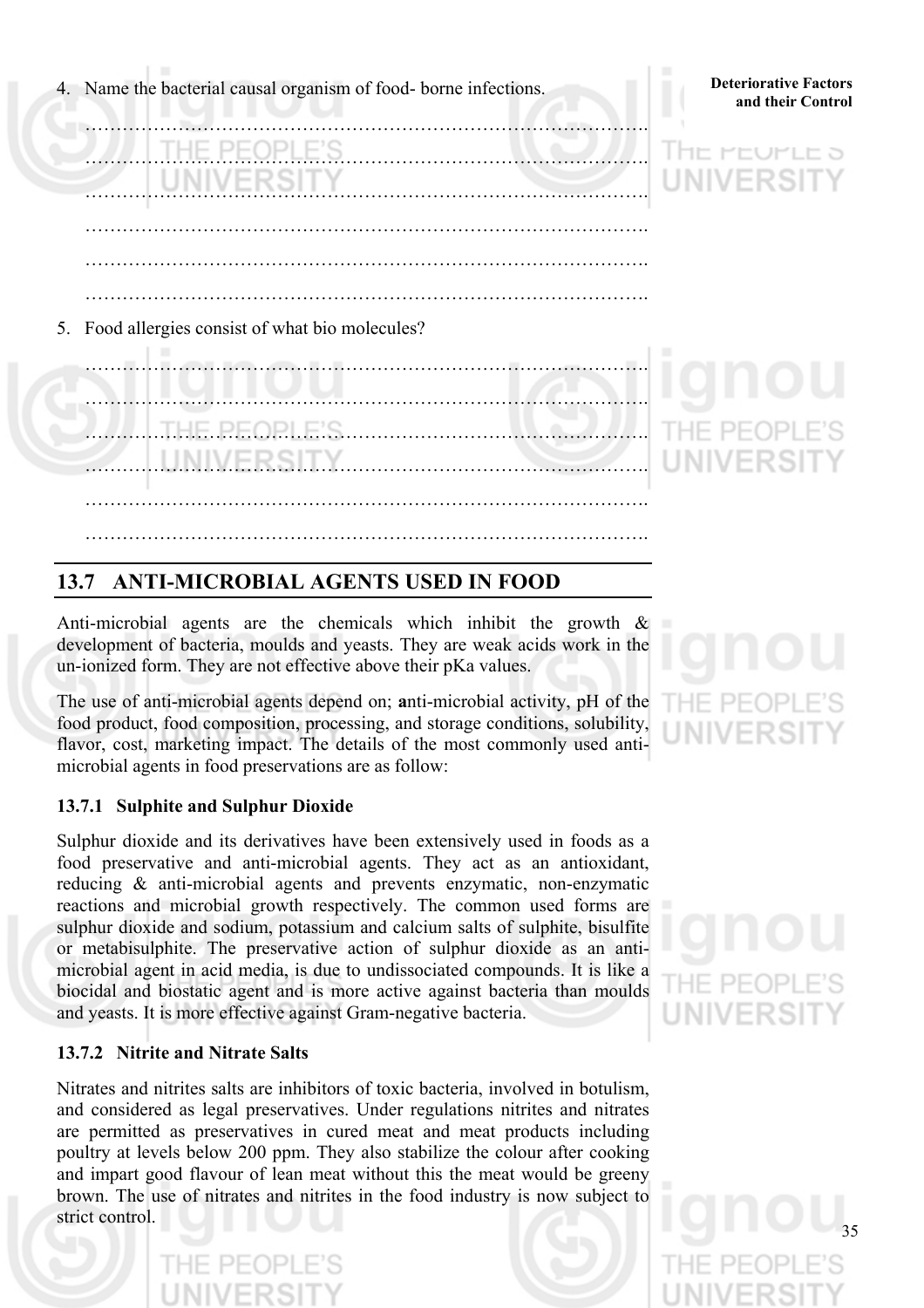#### **Quality Aspects 13.7.3 Glycerol Esters**

Glycerol esters show anti-microbial activity against Gram positive bacteria and yeasts. It is used as surface decontamination agents. It also inhibit *Clostridium botulinum* and widely applied in cured meats and refrigerated packaged fresh fish.

The inhibitory effect of the glyceride is due to the conduction of protons through the cell membrane, which effectively destroys the proton motive force that is needed for substrate transport. Death of cell arises due to the generation of holes in cell membranes.

#### **13.7.4 Epoxides**

Epoxides destroy all form of microorganisms, including spores and even viruses, but the mechanism of epoxides is poorly understood. They find applications in treating low moisture foods and to sterilize aseptic packaging materials. They are used in vapour state and after adequate exposure, most of residual unreacted epoxide is removed by flushing and evacuation.

#### **13.7.5 p-Hydroxy Benzoate Alkyl Esters**

The p-Hydroxy Benzoate Alkyl Esters (parabens) are widely used as antimicrobial agents in foods and pharmaceutical products particularly in baked foods, soft drinks, olives, pickles, jams and jellies and syrup. They are effective inhibitor of moulds and yeasts (0.5-0.1 %) but ineffective against bacteria, especially gram negative bacteria. In contrast to other *antimycotic*  agents, the parabens are active at pH 7.0, and higher as they remain undissociated at these values.

Benzoates, sorbates, hydrogenperoxides, and propionates can also be used as anti-microbial agents. **I ININ/EDS** 

#### **13.8 ENZYME INACTIVATION**

Some enzymes catalyze or initiate undesirable changes in colour, texture, flavour and nutrients of fruits and vegetables during storage and processing (Table 13.1). Inactivations of these enzymes prevent discoloration, improve flavour, soften tissues and loss of nutrients. Inactivation of enzymes is mainly done by blanching. Blanching is a mild treatment which expose plant tissues to steam or hot water, heating at 75-95 C for about 1 to 10 minutes, depending on the product requirements. At high temperature enzymatic proteins are denatured and make the enzymes inactive. If food processors did not blanch vegetables prior to freezing or dehydration, the natural enzymes would remain active even during frozen storage and destroy the product quality with time. Many vegetables which are not properly blanched develop a very noticeable off-odour and off-flavour.

36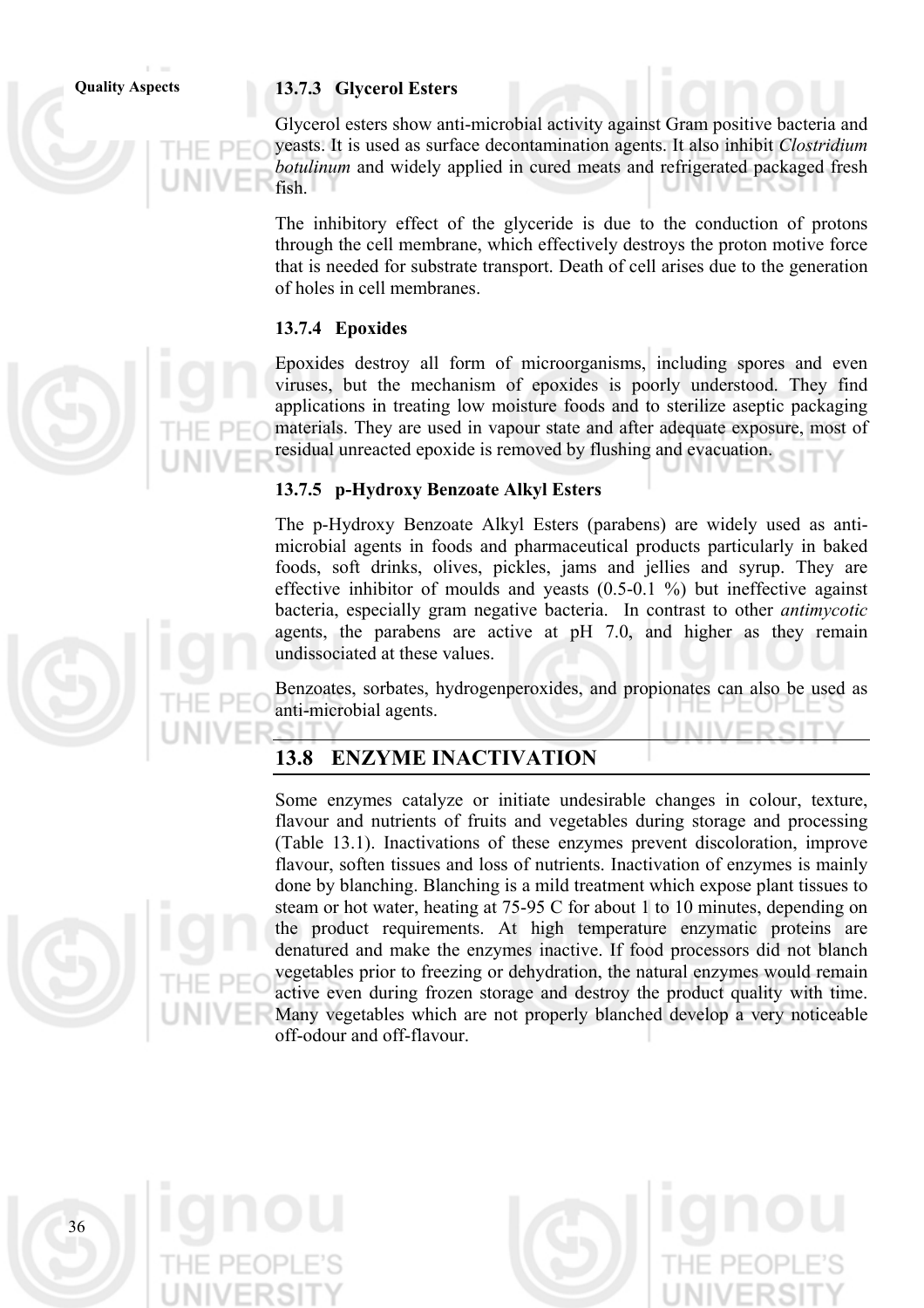#### **and 13.1: Enzymes responsible for quality deterioration in fruits and** *Deteriorative Factors* **and their Control vegetables**

## **Deteriorative Factors**

| Off-flavour development | Lipoxygenase               |
|-------------------------|----------------------------|
|                         | Lipase                     |
|                         | Protease                   |
| Texture changes         | Pectic enzymes             |
|                         | Cellulase                  |
| Colour changes          | Polyphenol oxidase         |
|                         | Chlorophyllase             |
|                         | Peroxidase (lesser extent) |
|                         | Lipoxygenase*              |
| Nutritional changes     | Ascorbic acid oxidase      |
|                         | Thiaminase                 |

HE PEUPLE 5 UNIVERSI

\*hydroperoxides and radicals formed by lipid oxidation may destroy chlorophyll and carotenoids

In order to prevent undesirable changes in fruit texture, colour and flavour chemicals are used to inactivate enzymes as antioxidants. The inactivation of peroxidase is an indicator of effectiveness of blanching, and one could assume that all quality affecting enzymes had been destroyed.

## **13.9 TREATMENTS**

The different treatments to prevent deterioration or spoilage of food should be performed so that it can be stored or preserved in fit conditions for future use. The classification of treatments of reducing deterioration is difficult because they do not act in isolation but take place together or one after the other. However the preservation procedures have two main characteristics:

- some of them are applied only to one or some categories of foods; others can be used across the board and thus a wider application (cold storage, freezing, drying/dehydration, sterilization, etc.);
- some guarantee food preservation on their own while others require combination with other procedures, either as principal or as auxiliary processes in order to assure preservation (for example smoking has to be preceded by salting).

### **13.9.1 Physical**

It is better if the following physical treatments are kept in mind to control the spoilage.

- Heating,
- Cooling,
- Lowering of water content,
- Drying/dehydration,
- Concentration,
- Irradiation,

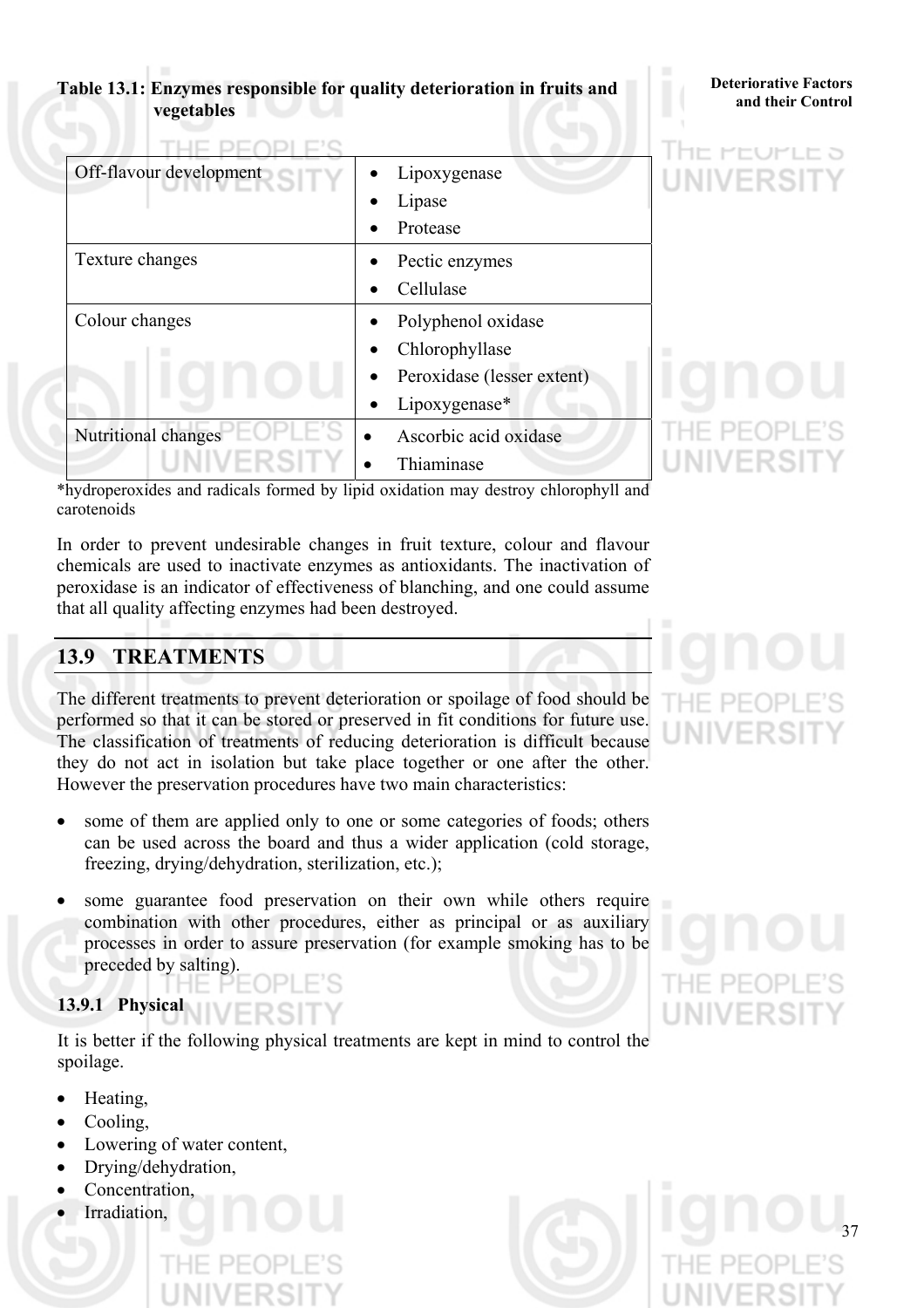- **Quality Aspects**  Other physical means (high pressure, vacuum, inert gases),
	- Salting.

## **13.9.2 Thermal**

#### Heat or thermal processing includes heating and cooking, required to eliminate the potential of food borne illness. The simple act of cooking, frying, boiling or simply heating food prior to consumption are forms of food preservation. Cooked food itself can be held for several days provided it is protected from recontamination. Various methods in thermal processing include blanching, pasteurization and sterilization.

 $H = P F C$ 

**Blanching:** Dipping of fruits & vegetables in boiling water or steam at temperatures around  $75-95^{\circ}$ C for about 1 to 10 min, depending on the product requirements to inactivate enzymatic and biological activities. It is a necessary pre-treatment to achieve satisfactory quality in dehydrated, canned and frozen products. The process is required for reduction in enzyme activity otherwise undesirable changes in odour, flavour, colour, texture and nutritive value will occur during storage. It also helps in removal of intercellular gases to reduce the oxidative changes in food. Blanching may also result in some reduction in the microbial load and the texture may be improved.

**Pasteurization:** The food is heated to a temperature around 60 to 80 $^0C$ depending upon food product. The normal range is  $65-75$  °C at which nearly all the enzymes and vegetative microorganisms are inactivated. The heating may be done by steam, hot water, dry heat or electric currents, and then products are cooled promptly. Pasteurization does not kill all the microorganisms present in fruit juices. Some spores and spore forming bacteria like *Bacillus subtilis* can survive and multiply later.

**Sterilization:** Sterilization involves the use of heat at a temperature of 121°C (wet heat) for 15 min or longer to ensure total destruction of microorganisms including spores. The sterilized food must be placed in a container to prevent the entry of spoilage organisms. This is generally done with steam under pressure, as in a autoclave or commercial retort. Commercial pressure retorts operate at temperatures and for time intervals adequate to destroy large numbers of highly resistant bacterial spores within the canned food. Sterilization is not always necessary to kill all microorganisms but may be employed to destroy disease-producing organisms in the food.



#### **13.9.3 Chemicals**

Many chemicals will kill or inhibit the growth of specific microorganisms and prevent the deterioration of foods, but most of these are not permitted. A few that are permitted, in prescribed low levels in certain foods, include sodium chloride, acetic acid, sodium benzoate, sorbic acid, sodium, and calcium propionate, ethyl formate, and sulfur dioxide.

**Sodium chloride:** Common salt used in high concentration (15-20%) prevents the growth of microorganisms and increase the keeping quality of foods such as pickles. Salt at high concentration dehydrates microbial cells. Salt inhibits enzymatic browning and also acts as an antioxidant. Salt ionizes to yield chloride ions which, are harmful to the organisms and it also sensitizes the cell against carbon dioxide. Effectiveness of salt varies with its concentration and temperature.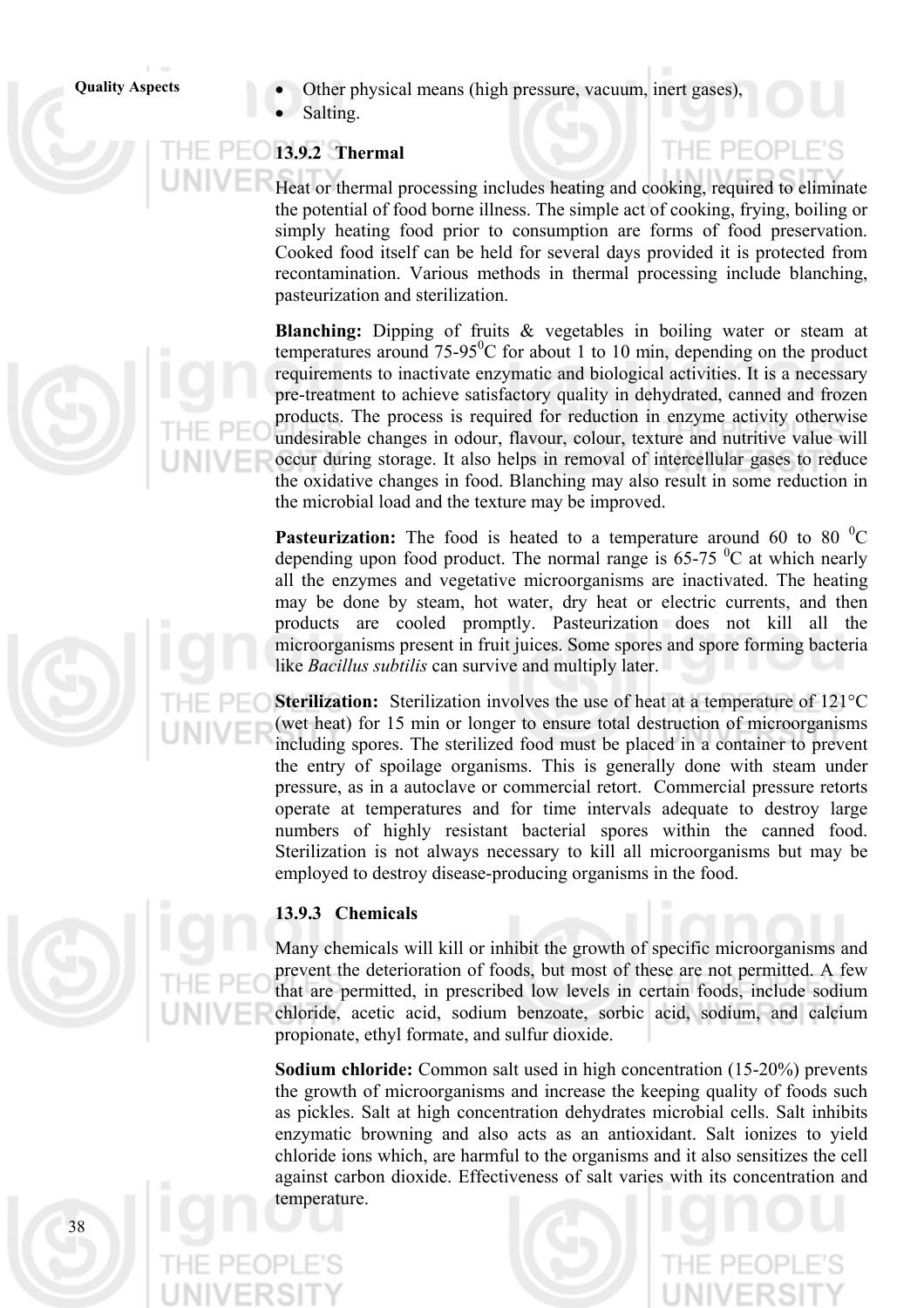**Acetic acid:** Acidic pH inhibits the growth of many microorganisms. Vinegar or acetic acid has germicidal and antiseptic properties and also checks aerobic and anaerobic fermentation. It is more effective against yeast and bacteria than molds. About 2% acetic acid prevents the spoilage of most products. It is used in preservation of pickles, sauces and chutney.

**Citric acid:** It is used in preservation of certain fruits and vegetables. It is added to jams, jellies, preserves and squashes. It increases the acidity and prevents mould growth.

**Propionates:** Sodium or calcium propionate is used most extensively in the prevention of mould growth. These are effective against moulds with little or no inhibition of most yeast and bacteria. Their effectiveness decreases with an increase in pH and optimal pH is 5 to 6, depending upon the food item. These are ideal preservatives for bread and baked foods to prevent contamination of loaves during slicing and/or wrapping.

**Benzoic acid and its salt:** Sodium benzoate as a salt of benzoic acid is used because it is more soluble than acid. It is benzoic acid molecule, which is germicidal. It is more effective against yeasts than molds. 0.06-0.10% of sodium benzoate preserves most fruit products (pH 3.5-4.0). In the long run, the benzoate may darken the products therefore, it is mostly used in coloured products of tomato, plum, watermelon, *jamun,* pomegranate and coloured grapes.

**Sulphurous acid and its salts:** Mostly potassium or sodium metabisulphite is used and gives characteristic sulpher dioxide smell. Sulphur dioxide retards oxidation, prevents discolouration or loss of flavour and vitamin C. It acts as a better preservative against bacterial fermentation and molds. It prevents enzymatic darkening of cut and peeled fruits and vegetables. But it cannot be used in products stored in tin cans because it causes pin holes in metals and forms incrustation of tin sulphide.

In dehydration of fruits and vegetables, burning of sulphur at levels 1000-3000 ppm preserves colour, as well as vitamin C, repels insects and destroys organisms. It bleaches colour of pigments and its use is restricted to products of fruit like mango, litchi, lime, orange, lemon, guava, etc.

**Sorbic acid:** It is an organic acid having anti-microbial properties and prevents moulds in preserves. The effectiveness of sorbic acid increases in acid media  $(pH < 6.0)$  and inhibit moulds, yeasts and some bacteria.

The sodium and potassium salts of sorbic acid are used as fungistatic agents for foods especially on surface and in wrapping materials. These are also used for the preservation of cheese, sweet pickles, etc. for the control of lactic acid fermentation.

**Antibiotics:** An antibiotic is a chemical produced by microorganism which, inhibit growth or destroy microorganisms. Antibiotics, subtelin and nisin are produced by *Bacillus subtilis and Streptococcus lactis* respectively and used to preserve asparagus, corn , peas, mushrooms, tomatoes and milk. They are more commonly used in canning of processed products and effectively reduce the thermal process requirements necessary to control the spoilage food products.



#### **Deteriorative Factors and their Control**

he eeueus a **UNIVERSI** 

# HF PF(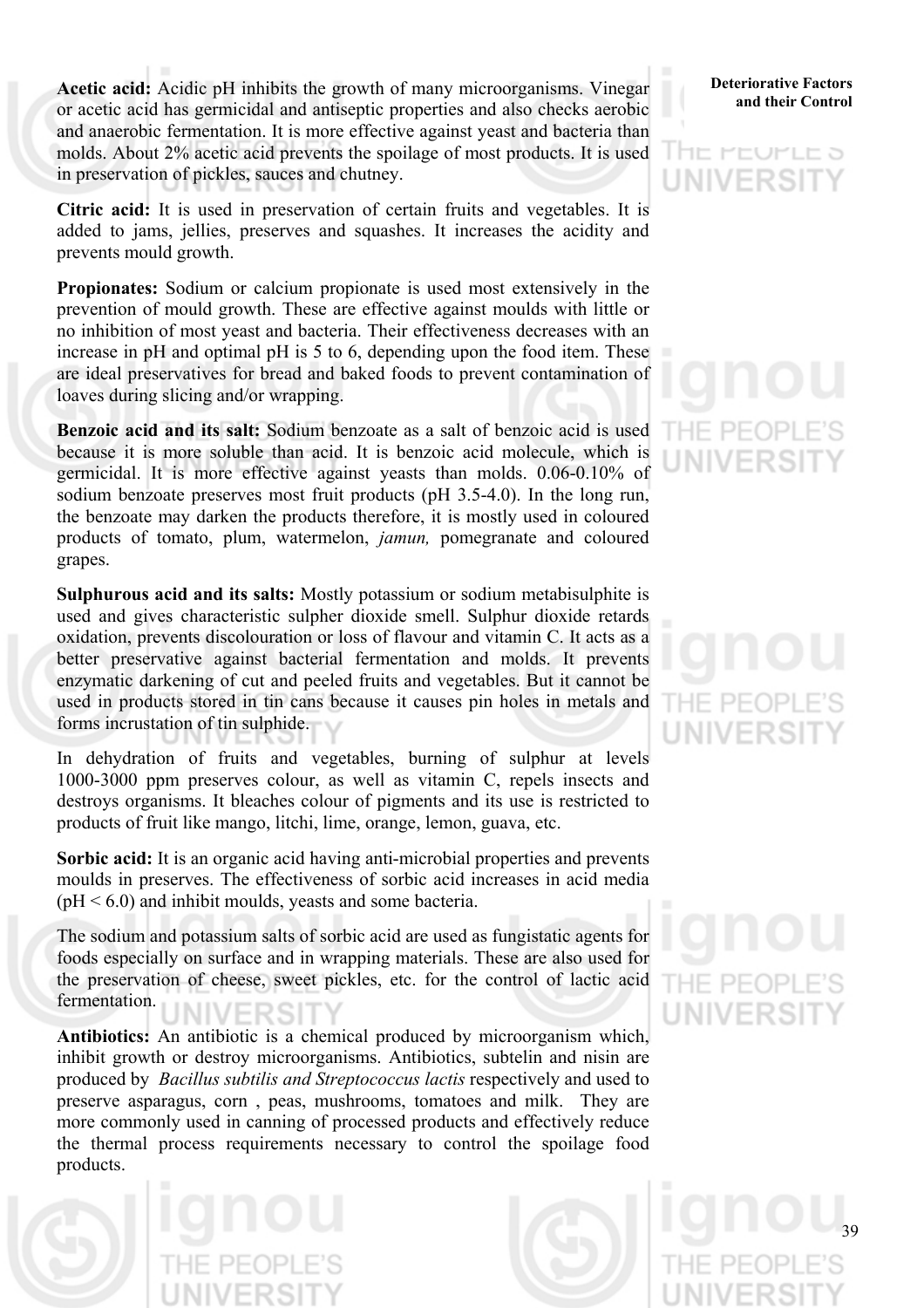**Quality Aspects Chemicals preservations:** Antioxidants, butylated hydroxy toluene (BHT) and butylated hydroxyanisole (BHA) are used as food preservative and they inhibit, retard or arrest the growth of microorganisms.

#### **13.9.4 High Pressure Technology**

High-pressure technology (HPT) is a new non-thermal process for preservation of fruits and vegetables. This technology is a combination of a high pressure, temperature and time. The process subjects food products to pressures between 50 and 700+ Mpa. High pressures kill microorganisms and inactivate enzymes without the use of heat that can damage the taste, texture, and nutritional value of the food. The mechanism does not promote the formation of new chemicals, "radiolytic" by-products, or free-radicals. By HPT, colour, nutrients, vitamins, and flavour are unchanged and undegraded. Moisture content of fruits and vegetables is very important because very little effect is obtained below 40%. Texture frequently can also be retained but will depend on the initial structure. The texture of high air content foods will likely be changed by HPT.

HPT is applied for the production of high quality shelf stable low acid foods. When combined with a moderate starting (pre-compression) temperatures of 70 to  $95^{\circ}$ C, spoilage and pathogenic spores are destroyed within less than 1 to 2 minutes. Factors which are important to HPT are process pressure, process temperature (-20 $\rm{^0C}$  to 121 $\rm{^0C}$ ), water activity, and pH.

Fruit based products such as jams, jellies, purees, sauces, fruit juices are processed in HPT at varying pressures 50-700 Mpa, temperature  $5\text{-}20\text{°C}$  and duration of 2-30 minutes and it improve gelation, faster sugar penetration and reduce the loss of flavour, texture, colour and aroma and nutrients. Inactivate pectinmethlylesterase, polypenoloxidase, peroxidase and lipoxygenase and pathogenic microorganism activity also. Other advantages include: reduced process times, minimal heat damage problems, retention of freshness, flavour, texture and colour and no loss of vitamin C

#### **13.9.5 Cooling**

Cooling means storage temperature above freezing and it ranges from 16C to –2.2 C. Cooling will preserve perishable fruits and vegetable for days or weeks depending upon the nature of the food by retarding microbial growth and enzyme reactions at low temperatures. The lower the temperature, the greater the retardation. Various types of cool storage are available.

**Cool storage:** The temperature in cool rooms where surplus food is stored is usually around 15C. Enzymatic & microbial changes in the foods are not prevented but slowed down considerably. Root crops, potatoes, onions, apples and similar foods can be stored for limited periods.

**Cold store or chilling (0 to**  $5^{\circ}$ **C):** Chilling temperatures are obtained by mechanical refrigeration. Fruits, vegetables and their products can be preserved for a few days to many weeks. The best storage temperature for many foods is slightly above  $0^0C$  but this varies with the product. Besides temperature, the relative humidity can affect the preservation of the food. Commercial cold storages (temp.2-5<sup>0</sup>C; R.H 90-100%) with automatic control of temperature are used for storage of semi-perishable foods such as potatoes and apples and made their availability throughout the year. The growth of bacteria, yeasts, and moulds, and rate of all chemical reactions is slow at or below  $10^{0}$ C, and becomes slower the colder it gets.



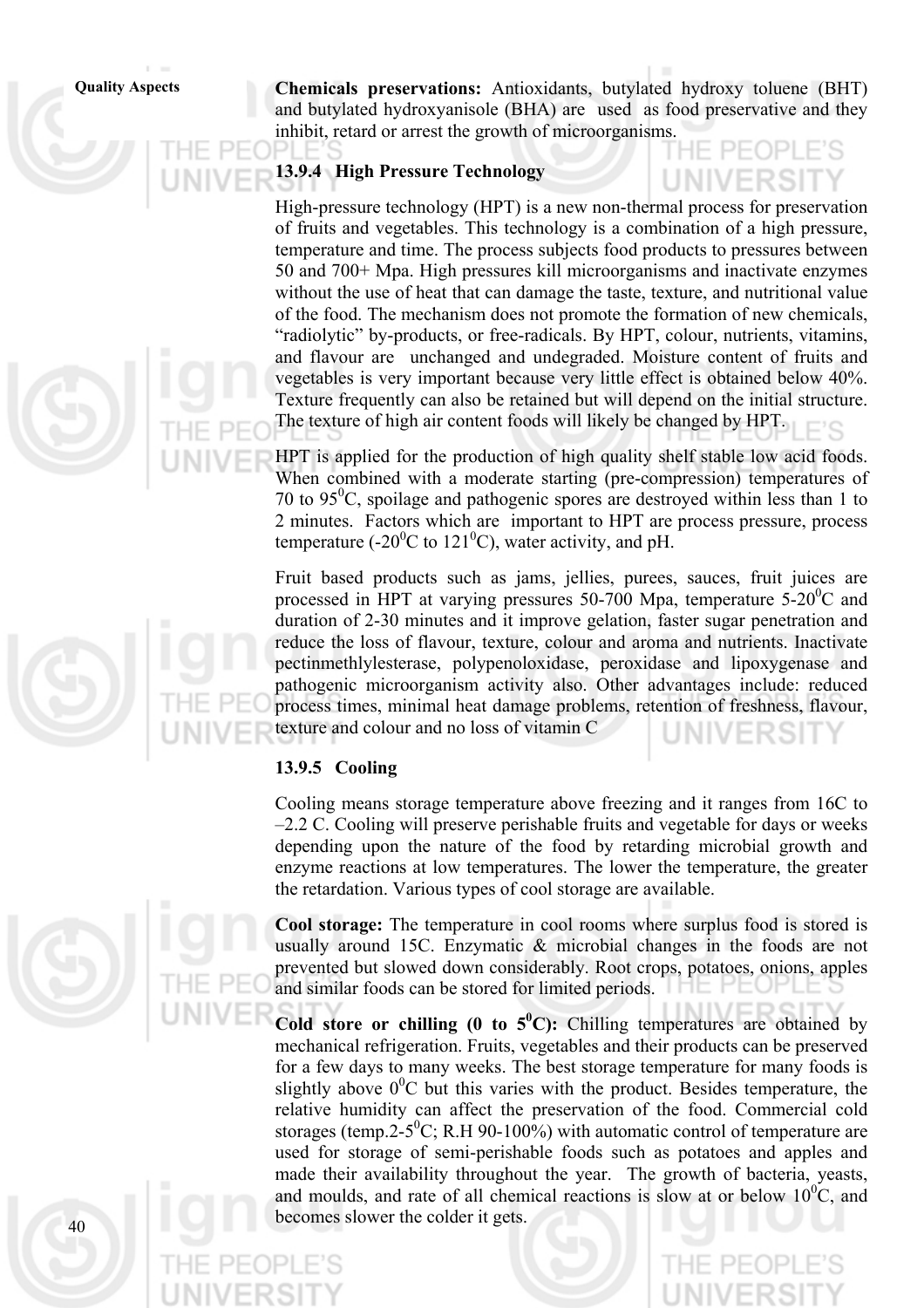At temperature below the freezing point of water (-18 to -40<sup>0</sup>C), growth of microorganisms and enzyme activity are reduced to minimum. Most perishable foods can be preserved for several months if the temperature is brought down quickly and the food is kept at these temperatures. Foods can be quickly frozen in about 90 minutes or less. Quick frozen foods maintain their quality and freshness when they are thawed. Frozen foods should, always be kept at temperatures, below  $-5^0C$ . Properly frozen (-12 to -17 $C^0$  by excluding air), juice retains its freshness, colour and aroma for a long time.

#### **13.9.7 Microwave**

Microwave energy produces heat in materials that absorb and heat foods in a unique fashion that largely eliminate temperature gradients between the surface and centre of food masses. Foods do not heat from the outside to the inside as with conventional heating since microwave penetration can generate heat throughout the food mass simultaneously. The microwaves can result in very rapid heating but requires special equipment, packaging materials, since microwaves will not pass through metal cans or metal foils. Microwave heating produce major differences in food appearance and other properties compared to conventional heating and reduces process time by 90%. Microwave heating increases the temperature of the interior water parts of the solid and has the following advantages: (1) A penetrating quality that leads to uniform drying. (2) Selective absorption by liquid water, which leads to uniform moisture profile within the particle. (3) Ease to control due to rapid response of such heating.

#### **13.9.8 IQF (Individual Quick Freezing)**

IQF generally refers to freezing of solid food/pieces/grains like green peas, cut beans, cauliflower pieces, meat, fish etc. While quick freezing relates mostly to liquid, pulpy or semi liquid products like fruit juices, mango/papaya concentrate and purees etc. There is no clumping together of pieces or grains. They remain individual separate pieces. Individual quick freezing have advantages:

- Smaller ice crystals are formed, hence, there is less mechanical destruction of intact cells of the food.
- More rapid prevention of microbial growth.
- More rapid slowing down of enzymatic action.

#### **13.9.9 Ohmic Heating**

Ohmic heating, has the advantage that a product containing liquid, solid, or solid-liquid mixtures can, be heated rapidly with a uniform thermal profile. This ensures significant quality retention in comparison to conventional thermal processing, where heat transfer to the interior resulting in significant quality loss. Ohmic heating eliminate bacterial spores. In ohmic heating, the food should possess at least a slight electrical conductivity. Since fats and oils do not conduct electricity, ohmic heating cannot be used in these products.

In transit, ohmic heating could be used to heat the food. The system is light weight, requires minimum space and an electrical power supply, and food packages that can be accommodated between electrodes. It is also suited to the



/FRS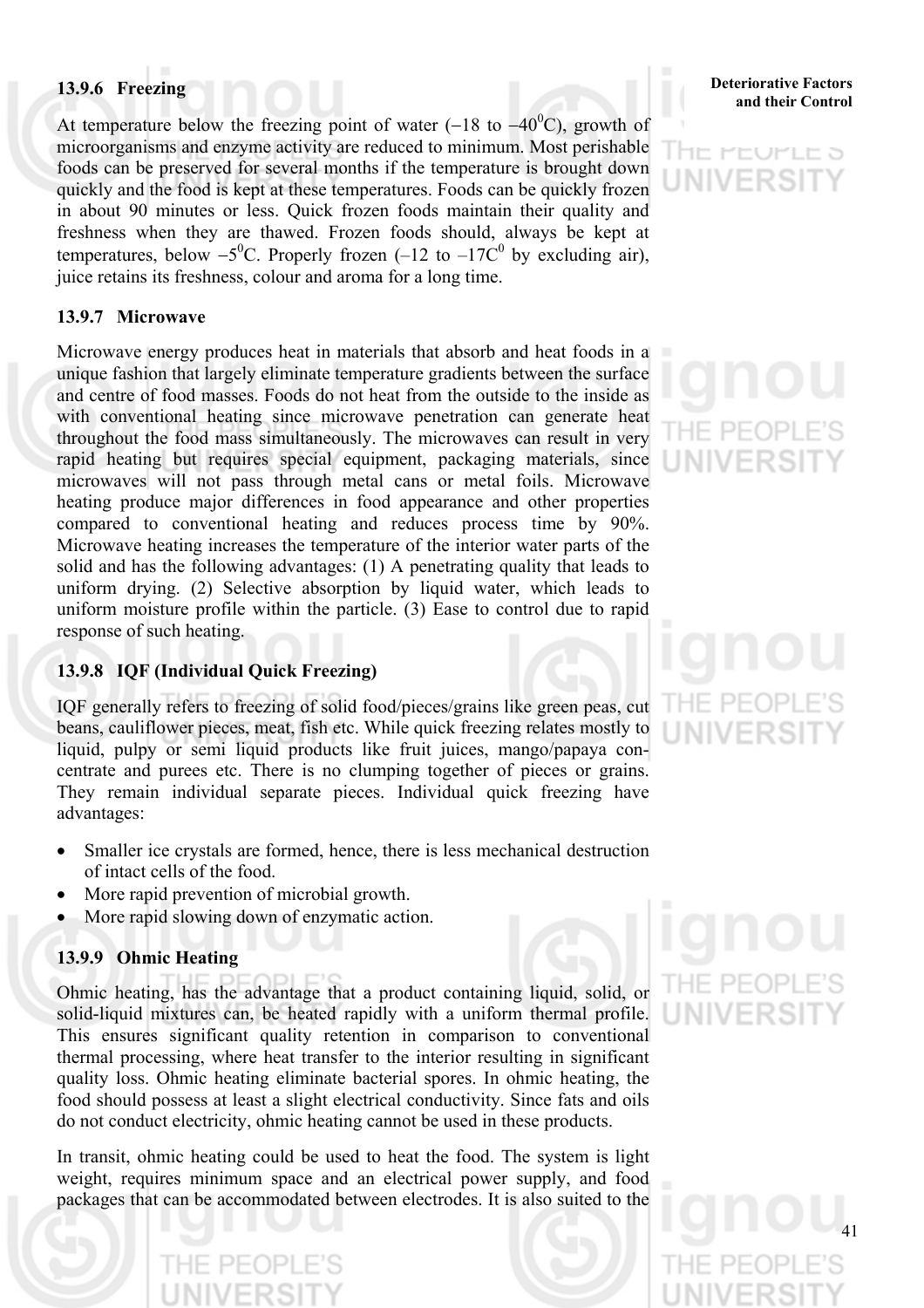**Quality Aspects** available energy sources (electricity) in transit. This technology is used for simple heating of foods particularly which consists of particles suspended in liquids such as soups.

#### **13.9.10 Drying and Dehydration**

Both the terms "drying" and "dehydration" mean the removal of water. Drying is generally done under the influence of non-conventional energy sources like sun and wind. In sun drying, there is no temperature and humidity control. The hottest days are chosen so that the foods dry very fast, thus, preventing from getting spoiled due to souring. Quick removal of the moisture prevents the growth of the microorganisms. Dehydration means the removal of moisture by the application of artificial heat under controlled conditions temperature, humidity and airflow. In this process a single layer of fruit or vegetable, whole or slices is spread on trays, placed inside the dehydrator. The initial temperature of the dehydrator is usually 43°C which is gradually increased to 60-71 °C. Drying is economical and very useful process. Most of the foods contain enough moisture, which encourages action by their own enzymes and microorganisms growth.

Food dehydration cause minimum or ideally no other changes in the food properties and dried to final moisture of about 1-5%. Examples are dried milk and eggs, potatoes flakes, instant coffee, and orange juice crystals. Such products will have storage stability at room temperature for a year or longer. A major criterion of the quality of dehydrated foods is that when reconstituted by the addition of water they are virtually indistinguishable from the original food materials used in their preparation.

#### **13.9.11 Irradiation**

Irradiation is a non-thermal technology and involves the use of gamma rays, Xrays or electrons, and uses energy levels that assure no induction of radioactivity in the irradiated product. It retards ripening or senescence of raw fruits and vegetables, sprouting of potatoes. Irradiation will increase the shelf life of foods from 2-5 years. The product must be frozen to achieve stability without major off-flavours. A wide range of products can be preserved by irradiation but primarily it is used to preserve meats. Microorganisms are inactivated by different kinds of radiations. X-rays, microwaves, ultraviolet light, and ionizing radiations, differing in wavelength and energy have been used to preserve food. For all types of radiation, the doses required to sterilize foods, and inactivate enzymes, are generally excessive or borderline from the food quality view point, and all may cause flavour, colour, texture, or nutritional defects. Doses less than sterilizing appear more generally useful to extend storage life. Sub-sterilization doses can inactivate enzymes responsible for initiating vegetable sprouting.

Today, foods are irradiated with ionizing radiation, obtained from radioactive isotopes, which does not rise the temperature significantly and called "cold sterilization". Several foods such as spices, vegetables and fruits, and poultry have been approved for irradiation pasteurization at specific doses in India.

#### **13.9.12 Curing**

Curing is a formation of multilayered protective periderm on tuber vegetables after harvest when kept in heaps for 15 to 20 days at ambient conditions to

 $\Lambda$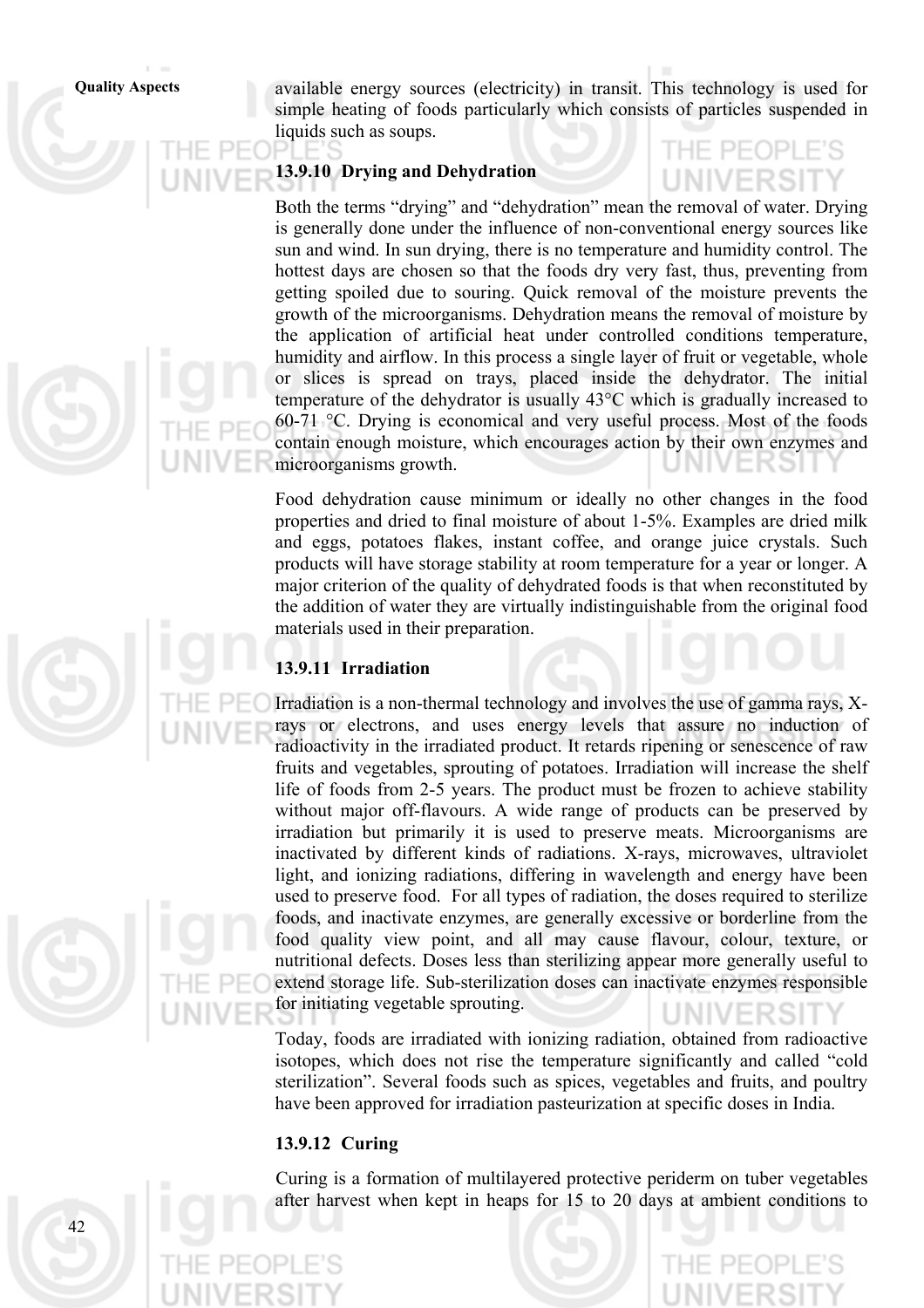prevent bruising during transport and handling, entry of microorganism and **Deteriorative Factors** and their Control excessive loss of moisture. Plant tissues are covered with protective tissues, which serve to protect the plant from excessive water loss. The primary protective layer is the epidermis but if the plant organ undergoes secondary growth, a multilayered periderm may develop, for example, on apples or potatoes. The epidermis is covered with a waxy cuticle of cutin while the cell walls of periderm tissues generally become impregnated with suberin. Both cutin and suberin can reduce water losses from plant surfaces; however some water loss is inevitable.

#### **13.9.13 Smoking**

Smoke is used for preserving foods such as meats and fish. The preservative action generally comes from a combination of factors. Smoke contains preservative chemicals such as small amounts of formaldehyde and other materials from the burning of wood. In addition, smoke generally is associated with heat, which helps to kill microorganisms. This heat also tends to dry out the food, which further contributes to preservation. Smoking over a fire may be quite effective in preserving certain foods; on the other hand, today smoke may be added merely to flavour food, that is, without heat from burning. In meat products, smoke combined with other preservatives is used more for its flavour than for its preservative action.

## **13.10 HYGIENE AND SANITATION**

'Hygiene' describes a system of sanitary principles for the preservation of health. Food hygiene is much more than cleanliness, it involves all measures to ensure the safety, soundness and wholesomeness of food at all stages from its production, processing, manufacturing, packaging, storage, distribution, display for sale and consumption. Food hygiene aims for the production, preparation processing and presentation of food, which is safe for consumer and had good keeping quality. It covers not only the proper handling of foodstuff but also cleanness and sanitization of all the utensils and apparatus used in preparation, premises of food processing unit, service and consumption to eliminate the contamination of food borne microorganism.

The food hygienic measures will involve:

- Protecting food from risk of contamination of any kind.
- Preventing any organisms multiplying to an extent which would expose consumers to risk, or result in premature decomposition of food.
- Destroying any harmful bacteria in the food through cooking or processing.

High standards of food hygiene are essential to prevent food poisoning, foodborne infections, food spoilage, loss of productivity, loss of business, food losses due to premature spoilage or damage, incorrect storage temperature or pest infestations and prosecutions for contraventions of food legislation. Hence, these standards of food must be achieved at a reasonable cost to ensure that the business remains profitable. For it, cost effective hygiene may be considered.



アロヒう

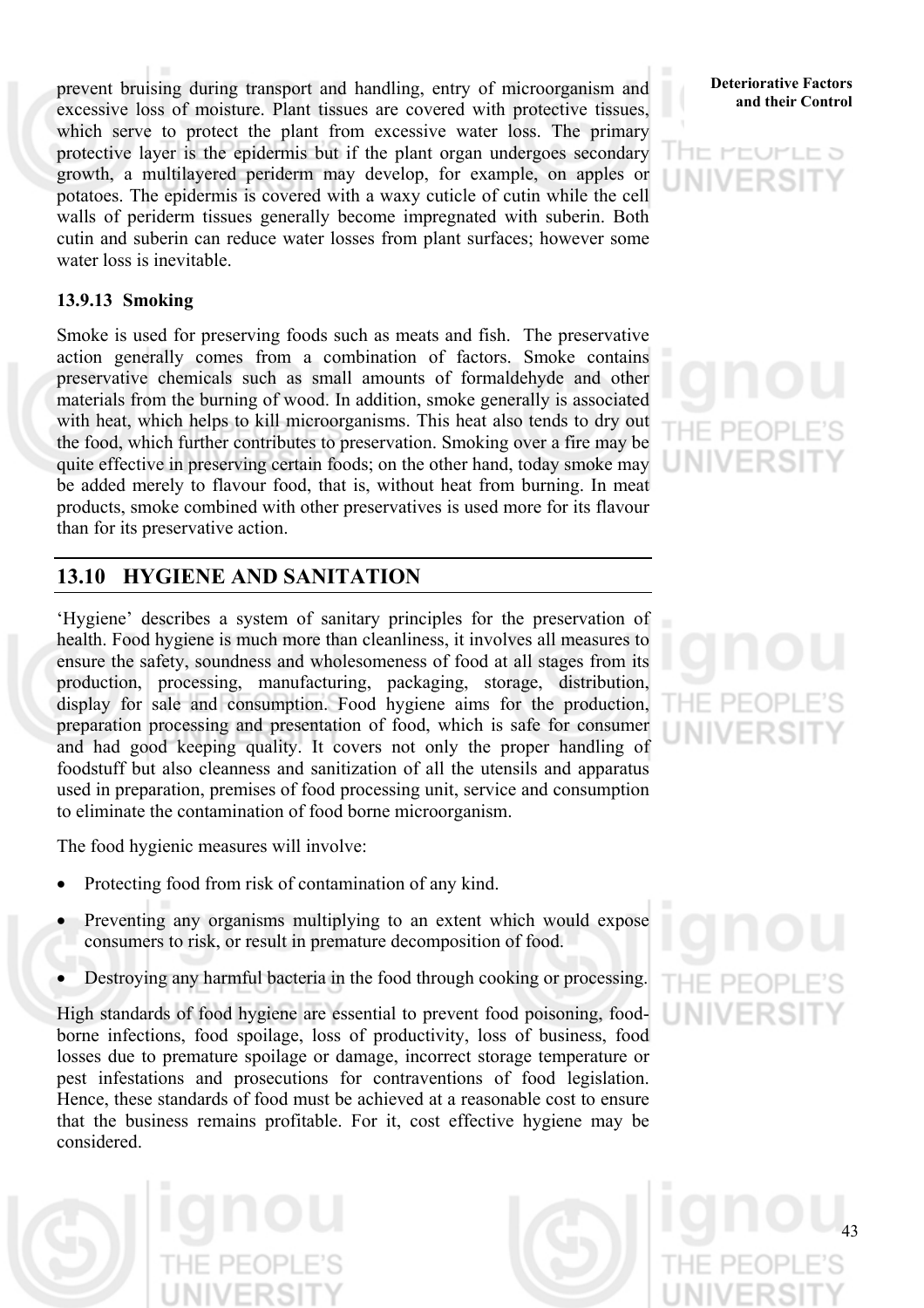| <b>Quality Aspects</b> | <b>Check Your Progress Exercise 2</b>                         |                                                                                                |
|------------------------|---------------------------------------------------------------|------------------------------------------------------------------------------------------------|
|                        | Note: a) Use the space below for your answer.<br>$P \vdash b$ | Compare your answers with those given at the end of the unit.                                  |
|                        |                                                               | 1. What are anti-microbial agents and write their names?                                       |
|                        |                                                               |                                                                                                |
|                        |                                                               |                                                                                                |
|                        |                                                               |                                                                                                |
|                        |                                                               |                                                                                                |
|                        |                                                               |                                                                                                |
|                        | in colour changes of foods?                                   | 2. What is the enzyme inactivation and write the names of enzymes involved<br><b>UNIVERSIT</b> |
|                        |                                                               |                                                                                                |
|                        |                                                               |                                                                                                |
|                        |                                                               |                                                                                                |
|                        |                                                               |                                                                                                |
|                        |                                                               |                                                                                                |
|                        | 3. Write different treatments to preserve the foods.          |                                                                                                |
|                        |                                                               |                                                                                                |
|                        |                                                               |                                                                                                |
|                        |                                                               |                                                                                                |
|                        |                                                               |                                                                                                |
|                        | 4. Describe the benefits of hygiene and sanitation.           |                                                                                                |
|                        |                                                               |                                                                                                |
|                        |                                                               |                                                                                                |
|                        |                                                               |                                                                                                |
|                        |                                                               |                                                                                                |
|                        |                                                               |                                                                                                |
|                        |                                                               |                                                                                                |

**EXAMPLE 25 THE PEOPLE'S** 



**SUPPLE PEOPLE'S**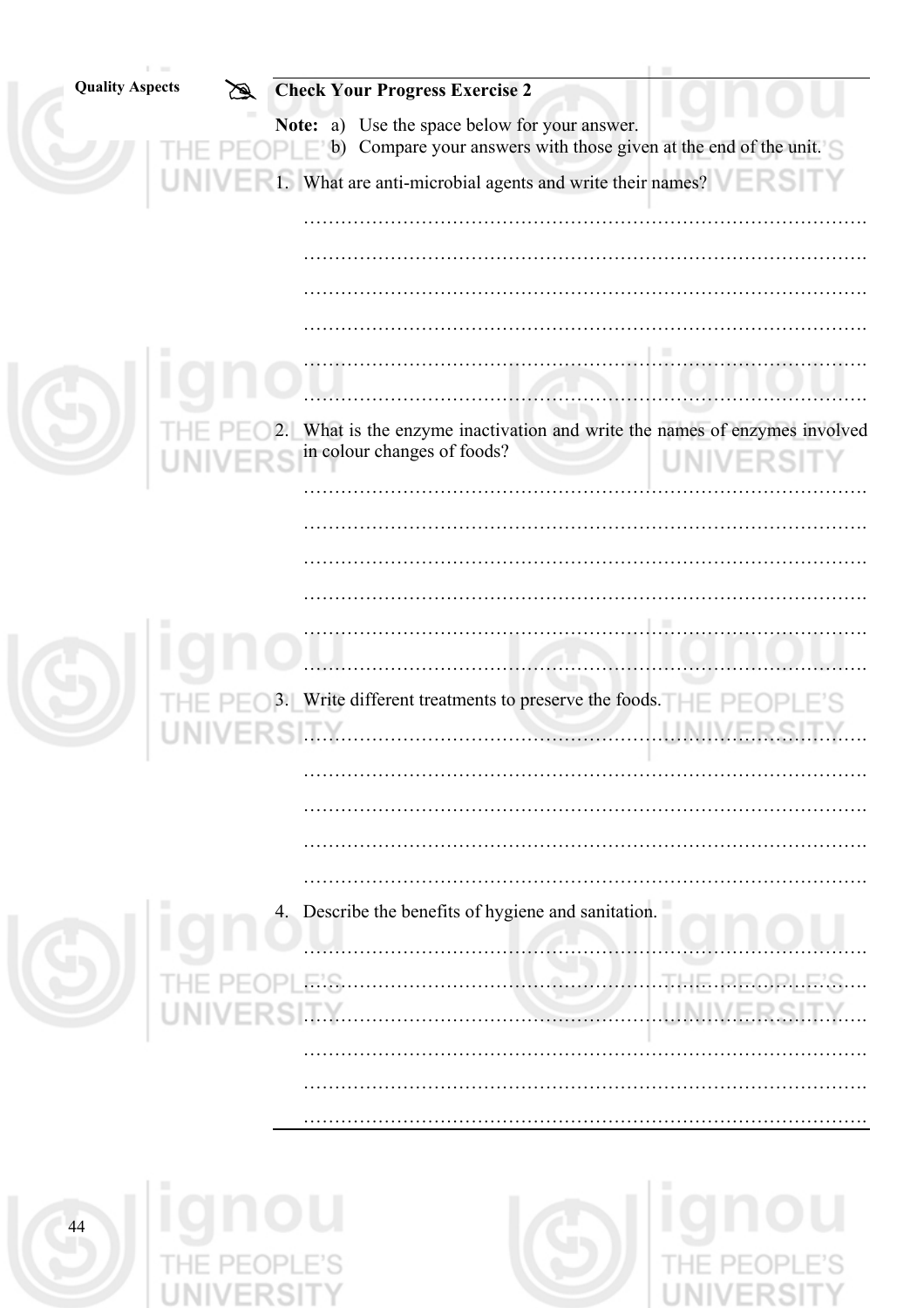## **13.11 LET US SUM UP and their Control**

**Deteriorative Factors**

Deterioration of food is a decay or undesirable decomposition of constituents by excessive growth of microorganism or by other physical and chemical causes. The deterioration factors are: (1) growth and activities of microorganisms, principally bacteria, yeast, and moulds; (2) activities of food enzymes and other chemical reactions within food itself; (3) infestation by insects, parasites, and rodents; (4) inappropriate temperatures; (5) gain or loss of moisture; (6) oxygen (7) light (8) physical stress and (9) time. Biochemical reactions in foods are catalysed by enzymes and are responsible for undesirable or desirable changes. **N**utritional changes occur in foods during storage and processing due to microbiological, enzymatic and chemical reactions**.** Foodborne diseases cause illness and infections to humans after consumption contaminated foods. Anti- microbial agents are the chemicals which inhibits the growth & development of bacteria, moulds and yeasts. At high temperature enzymatic proteins are denatured and make the enzymes inactive. Different treatments such as thermal, chemicals, high pressure technology, cooling, freezing, microwave, individual quick freezing, ohmic heating, drying and dehydration, irradiation and smoking are done to prevent deterioration or spoilage of food so that it can be stored or preserved in fit conditions for future use. Food hygiene involves all measures to ensure the safety, soundness and wholesomeness of food at all stages: production, processing, manufacturing, packaging, storage, distribution, display for sale and consumption.

## HE MEUMLE 5 UNIVERSI

## **13.12 KEY WORDS**

| <b>Anti-microbial agents:</b>    | Chemicals, which inhibits the growth and<br>development of microorganisms.                                                                               |
|----------------------------------|----------------------------------------------------------------------------------------------------------------------------------------------------------|
| <b>Bacteria</b>                  | They are minute unicellular microorganisms.                                                                                                              |
| <b>Biochemical reactions:</b>    | Reactions catalysed by the enzymes in food and<br>plant issues.                                                                                          |
| <b>Blanching</b>                 | Dipping of fruits and vegetables in boiling water<br>or exposing these to steam for a few minutes to<br>kill enzymatic and biological activity.          |
| Cooling                          | Use of low temperature to retard chemical<br>reaction and action of enzymes.                                                                             |
| <b>Drying and</b><br>dehydration | Removal of water.                                                                                                                                        |
| <b>Enzyme inactivation</b>       | Stoppage of enzyme activity by denaturing them                                                                                                           |
| <b>Food-borne disease</b>        | Disease or infection caused to humans after<br>eating spoiled food                                                                                       |
| <b>Food deterioration</b>        | Decay or undesirable decomposition of food.                                                                                                              |
| Freezing                         | At temperature below the freezing point of water<br>$(-18$ to $-40^{\circ}$ C) growth of microorganism and<br>enzymes activity are reduced to a minimum. |

# E PEOPL **WIVERSI**

E PEOP NIVERSIT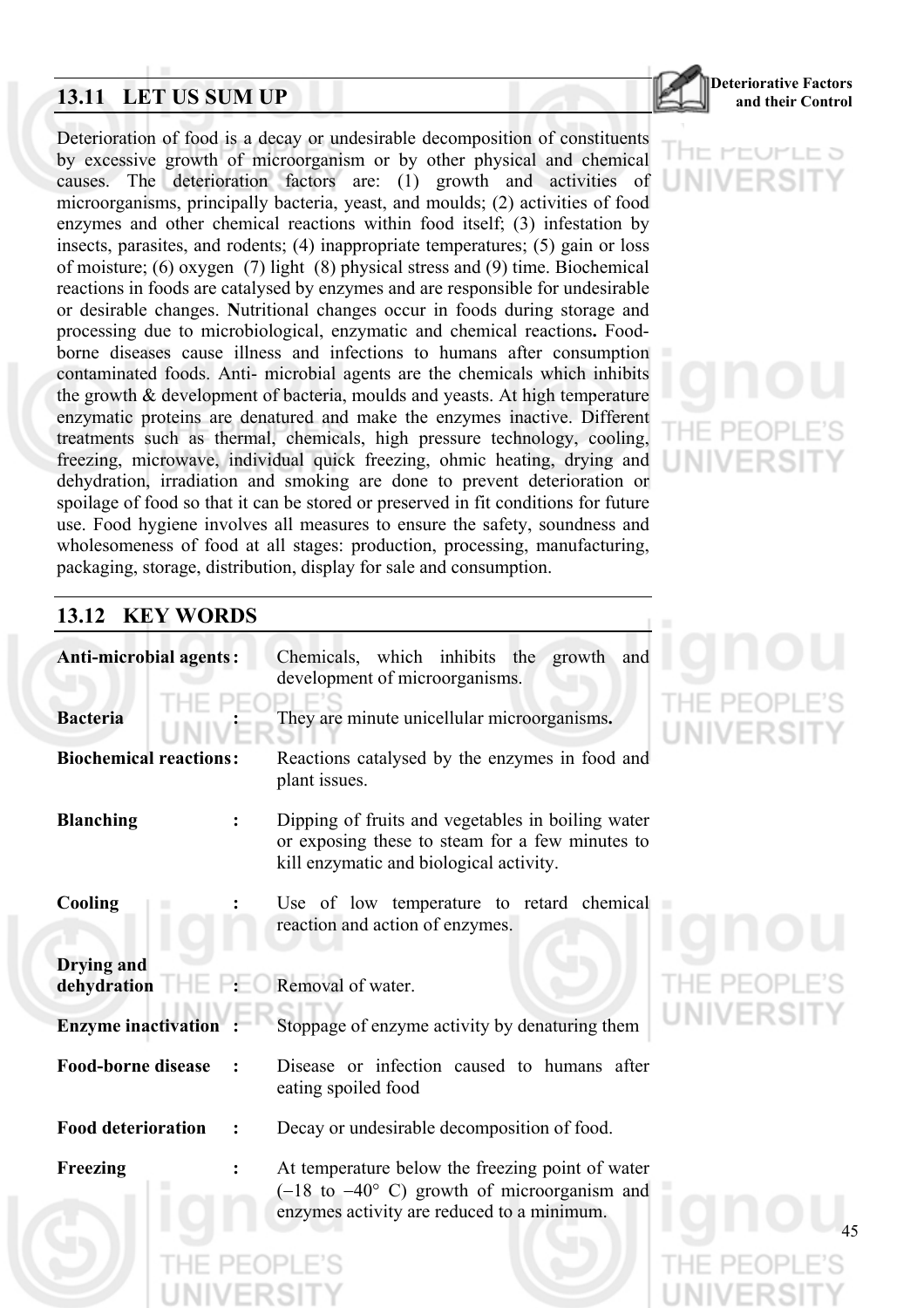

- 1. Your answer should include the following points:
	- Shelf life is the time required for a food to reach at unacceptable stage.
		- The retail package of processed foods should have date of manufacture and expiry date to know the self-life.
- 2. Your answer should include the following points:
	- Microorganism, bacteria, yeast, moulds.
	- Activities of enzymes.
	- Chemical reactions.

46

Moisture, temperature, oxygen.

Your answer should include the following points:

- Enzymatic: lipases, proteases, lipoxygenase, enzymic browning.
- Chemical: Rancidity and non-enzymatic browning.
- Physical: loss of texture and flavour.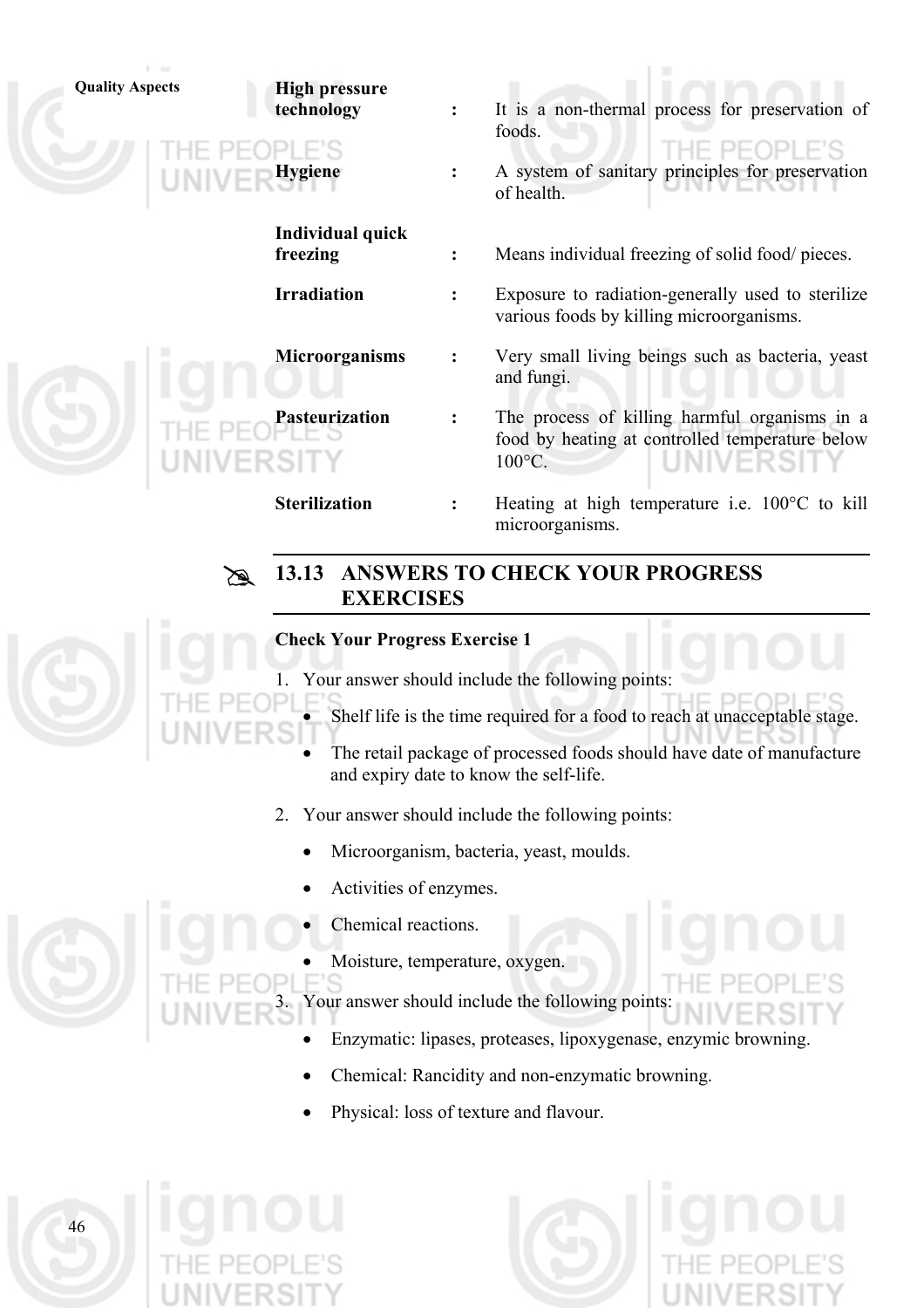- **a.** Your answer should include the following points:<br>**and their Control** 4.
	- Clostridoium
	- Salmonella
	- **Shigella**
- 5. Your answer should include the following points:
	- Proteins
	- Chemicals

#### **Check Your Progress Exercise 2**

- 1. Your answer should include the following points
	- Anti-microbial agents are the chemicals which inhibits the growth  $\&$ development of microorganism.
	- Weak acids and work when in the un-ionized form.
	- Sulphur dioxide and its derivatives, Nitrates and nitrites salts, Glycerol esters, Epoxides, p-Hydroxy Benzoate Alkyl Esters (parabens).
- 2. Your answer should include the following points:
	- Denaturation of enzymic proteins.
	- Blanching.
	- Polyphenoxidase and peroxidase.
- 3. Your answer should include the following points:
	- Thermal, ohemic heating.
	- Chemical.
	- Cooling, freezing, individual quick freezing.
	- Microwave, irradiation.
	- Smoking.
	- Drying.
- 4. Your answer should include the following points:
	- Reduction of microorganism contamination.
	- Prevention of food spoilage or decomposition.



## アロヒコ